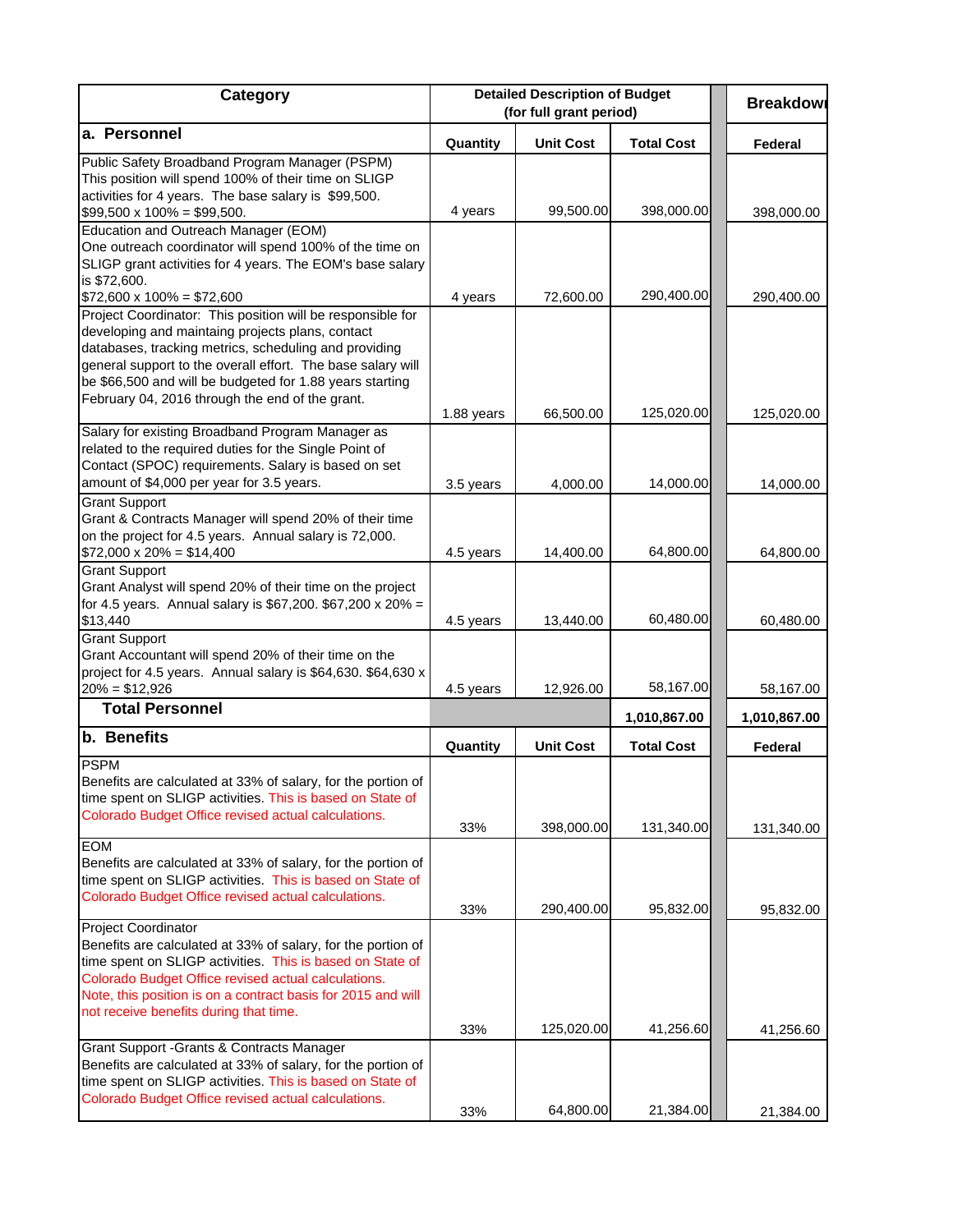| <b>Grant Support - Grant Analyst</b>                                                                                           |                         |                  |                   |            |
|--------------------------------------------------------------------------------------------------------------------------------|-------------------------|------------------|-------------------|------------|
| Benefits are calculated at 33% of salary, for the portion of<br>time spent on SLIGP activities. This is based on State of      |                         |                  |                   |            |
| Colorado Budget Office revised actual calculations.                                                                            |                         |                  |                   |            |
|                                                                                                                                | 33%                     | 60,480.00        | 19,958.29         | 19,958.29  |
| <b>Grant Support -Grant Accountant</b>                                                                                         |                         |                  |                   |            |
| Benefits are calculated at 33% of salary, for the portion of                                                                   |                         |                  |                   |            |
| time spent on SLIGP activities. This is based on State of                                                                      |                         |                  |                   |            |
| Colorado Budget Office revised actual calculations.                                                                            | 33%                     | 58,167.00        | 19,195.11         | 19,195.11  |
| <b>Total Benefits</b>                                                                                                          |                         |                  | 328,966.00        | 328,966.00 |
| c. Travel                                                                                                                      | Quantity                | <b>Unit Cost</b> | <b>Total Cost</b> | Federal    |
| Mileage for SLIGP staff for stakeholders meetings,                                                                             |                         |                  |                   |            |
| presentations and other responsibilities. Mileage                                                                              |                         |                  |                   |            |
| estimates are 4 meetings per week for 200 weeks with an                                                                        |                         |                  |                   |            |
| average round trip distance of 150 miles. Colorado                                                                             |                         |                  |                   |            |
| currently reiburses at .52 per mile.                                                                                           | 120,000                 | 0.52             | 62,400.00         | 62,400.00  |
| Lodging and Per Diem for SLIGP staff for meetings with                                                                         |                         |                  |                   |            |
| local stakeholders. Estimates are \$150 per night for                                                                          |                         |                  |                   |            |
| lodging and \$70 per day for per diem and 250 night stays.                                                                     |                         |                  |                   |            |
|                                                                                                                                | 250                     | 220.00           | 55,000.00         | 55,000.00  |
| National Conferences: Travel to attend national<br>conferences. Airfare/travel is estimated at \$500/ticket;                   |                         |                  |                   |            |
|                                                                                                                                |                         |                  |                   |            |
| Hotel is estimated at \$200/night for 3 nights (Total: \$600);<br>Per diem is estimated at \$70/day for 3 days (Total: \$210), |                         |                  |                   |            |
| Registration estimated at \$500 per trip; Grand Total =                                                                        |                         |                  |                   |            |
|                                                                                                                                |                         |                  |                   |            |
| \$1,810/trip                                                                                                                   | 30                      | 1,810.00         | 54,300.00         | 54,300.00  |
| Governing Body Reimbursements: Reimbursements for                                                                              |                         |                  |                   |            |
| Governing Body members for meetings. Includes                                                                                  |                         |                  |                   |            |
| mileage (300 miles round trip @ \$0.52/mile=Total                                                                              |                         |                  |                   |            |
| Roundtrip: \$156), lodging (\$175 night) and per diem (\$70                                                                    |                         |                  |                   |            |
| per day).                                                                                                                      | 54                      | 401.00           | 21,654.00         | 21,654.00  |
| Travel Reimbursements for Local Stakeholders:                                                                                  |                         |                  |                   |            |
| Reimbursements for local stakeholders to attend regional                                                                       |                         |                  |                   |            |
| or statewide meetings dedicated to the SLIGP process.                                                                          |                         |                  |                   |            |
| Estimated 150 requests for reimbursement at \$292 per                                                                          |                         |                  |                   |            |
| person. Calculated adding standard mileage costs of \$84                                                                       |                         |                  |                   |            |
| (160 miles), per diem of \$71 and lodging of \$137 per trip =                                                                  |                         |                  |                   |            |
| \$292.00                                                                                                                       | 150                     | 292.00           | 43,800.00         | 43,800.00  |
| Total Travel                                                                                                                   |                         |                  | 237,154.00        | 237,154.00 |
| d. Equipment                                                                                                                   | Quantity                | <b>Unit Cost</b> | <b>Total Cost</b> | Federal    |
| N/A                                                                                                                            | 0                       |                  |                   |            |
| <b>Total Equipment</b>                                                                                                         |                         |                  |                   | ۰          |
| e. Supplies                                                                                                                    | Quantity                | <b>Unit Cost</b> | <b>Total Cost</b> | Federal    |
| Training Materials: Costs to include printing and                                                                              |                         |                  |                   |            |
| production of training meterials.                                                                                              | 1                       | 4,000.00         | 4,000.00          | 4,000.00   |
| Computers                                                                                                                      | 4                       | 2,500.00         | 10,000.00         | 10,000.00  |
| Office Furniture (Desks, Printers, etc.)                                                                                       | $\overline{\mathbf{4}}$ | 2,000.00         | 8,000.00          | 8,000.00   |
| General Office Supplies \$286/month                                                                                            | 54                      | 286.00           | 15,444.00         | 15,444.00  |
| <b>Total Supplies</b>                                                                                                          |                         |                  | 37,444.00         | 37,444.00  |
| f. Contractual                                                                                                                 | Quantity                | <b>Unit Cost</b> | <b>Total Cost</b> | Federal    |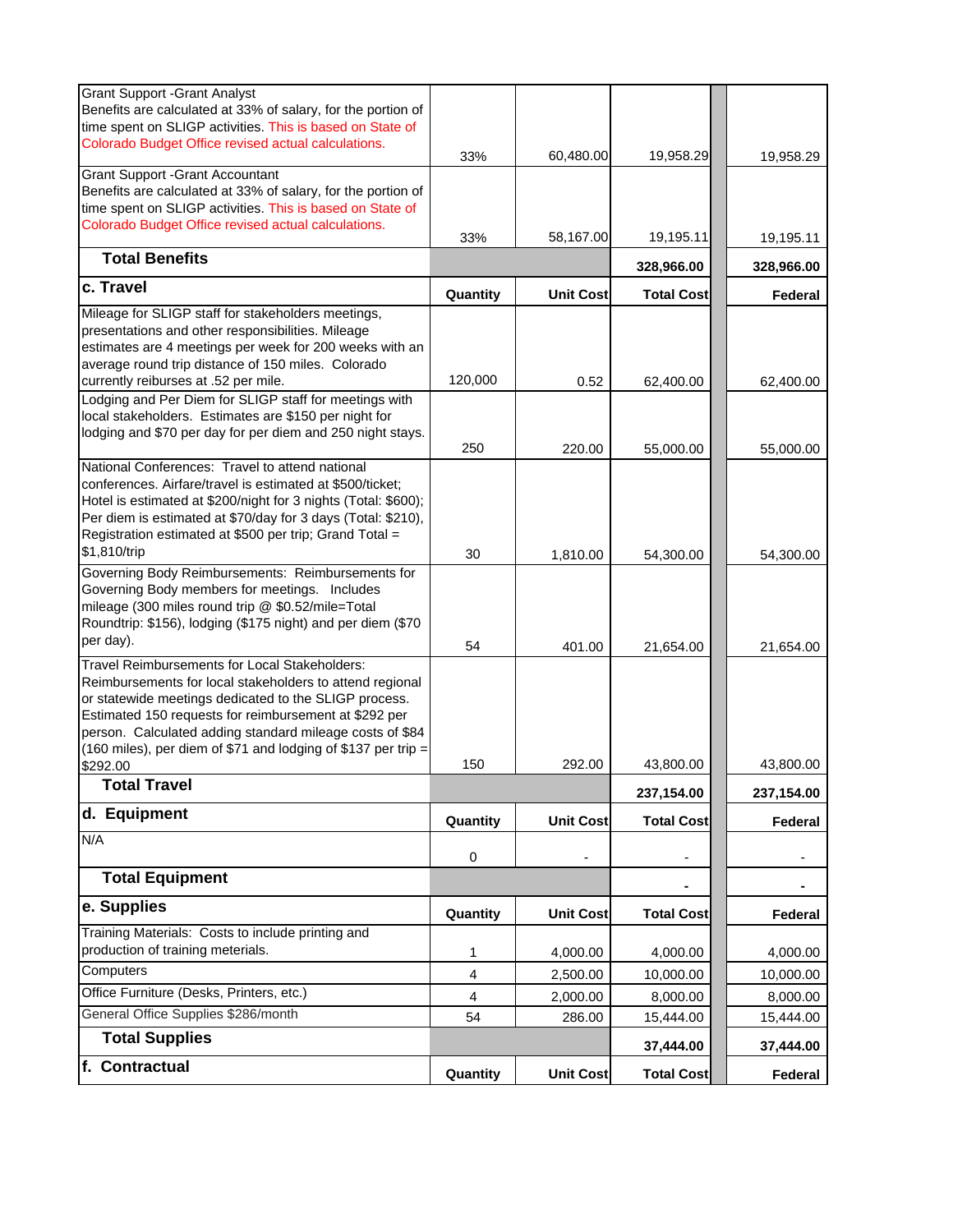| N/A                                                                                                                                                                                                                                                                                                                                                                                                                                                                                                        |            |                  |                   |            |
|------------------------------------------------------------------------------------------------------------------------------------------------------------------------------------------------------------------------------------------------------------------------------------------------------------------------------------------------------------------------------------------------------------------------------------------------------------------------------------------------------------|------------|------------------|-------------------|------------|
| g. Construction                                                                                                                                                                                                                                                                                                                                                                                                                                                                                            | Quantity   | <b>Unit Cost</b> | <b>Total Cost</b> | Federal    |
| <b>Total Contractual</b>                                                                                                                                                                                                                                                                                                                                                                                                                                                                                   |            |                  | 818,869.00        | 818,869.00 |
| not receive benefits during this time.                                                                                                                                                                                                                                                                                                                                                                                                                                                                     | 0.87 years | 66,500.00        | 57,855.00         | 57,855.00  |
| position is estiamted to become a full-time employee for<br>remainder of grant effective February 4, 2016.<br>Note, this position is on a contract basis for 2015 and will                                                                                                                                                                                                                                                                                                                                 |            |                  |                   |            |
| databases, tracking metrics, scheduling and providing<br>general support to the overall effort. The base salary will<br>be \$66,500 starting May 2015 until February 3, 2016. The                                                                                                                                                                                                                                                                                                                          |            |                  |                   |            |
| Project Coordinator: This position will be responsible for<br>developing and maintaing projects plans, contact                                                                                                                                                                                                                                                                                                                                                                                             |            |                  |                   |            |
| on exisitng fixed-price contract and future contracts will be<br>executied on a fiexed-price format based on needs and<br>requirements determined after inital contract and services<br>have been completed. Estimates are based on the<br>existing fixed-price contract for data collection services                                                                                                                                                                                                      | 1          | 275,264.00       | 275,264.00        | 275,264.00 |
| General Contractual Services: Third-party contract<br>services for data collection and analysis. Costs are based                                                                                                                                                                                                                                                                                                                                                                                           |            |                  |                   |            |
| Training Services: These costs will include the<br>development of on-line training programs and materials to<br>enable training of local, tribal and state stakeholders on<br>LTE technology. Cost is an estimate of fixed price<br>contract based on similar expenses from other states<br>activities (Texas).                                                                                                                                                                                            | 1          | 30,000.00        | 30,000.00         | 30,000.00  |
| costs associated with the education and outreach element<br>of the program. These expenditures are expected to be<br>done by outside contractors although may be done by<br>internal state resources. Costs are based on estimates<br>from internal production department and are as follows:<br>Video production \$15,000 (\$5,000 per video), Annual<br>Website Maintenance: \$5,000 (\$50/hour for 100 hours),<br>Graphics production: \$5,000 and \$5,000 for A/V support<br>(\$100/hour for 50 hours) | 1          | 30,000.00        | 30,000.00         | 30,000.00  |
| A/V, Graphics and Production Services: This cost will be<br>associated with the development of videos, website or<br>other marketing graphics/materials and other productions                                                                                                                                                                                                                                                                                                                              |            |                  |                   |            |
| and consultation process. This number is based on the<br>executed contract for these tasks.                                                                                                                                                                                                                                                                                                                                                                                                                | 1          | 245,750.00       | 245,750.00        | 245,750.00 |
| Data Collection/Analysis: This cost will be to hire external<br>consultants to assist in gathering, analyzing and preparing<br>the necessary data as requested by FirstNet for the RFP                                                                                                                                                                                                                                                                                                                     |            |                  |                   |            |
| Legal/MOU Efforts - Outside Expertise: These will be<br>hourly costs to bring in outside (private) legal expertise on<br>specific issues where it is needed. 100 hours.                                                                                                                                                                                                                                                                                                                                    | 100        | 300.00           | 30,000.00         | 30,000.00  |
| Legal/MOU Efforts - Local Entities: These will be costs<br>incurred by municipal and county level staff to work on<br>legal and MOU issues. These hourly expenses will be<br>reimbursed directly to local jurisdictions. 500 hours.                                                                                                                                                                                                                                                                        | 500        | 150.00           | 75,000.00         | 75,000.00  |
| Legal/MOU Efforts - State Entities: These will be costs<br>incurred by state level staff to work on legal and MOU<br>issues. These hourly costs will be primarily incurred by<br>the Attorney General's Office under existing agreements.<br>500 hours.                                                                                                                                                                                                                                                    | 500        | 150.00           | 75,000.00         | 75,000.00  |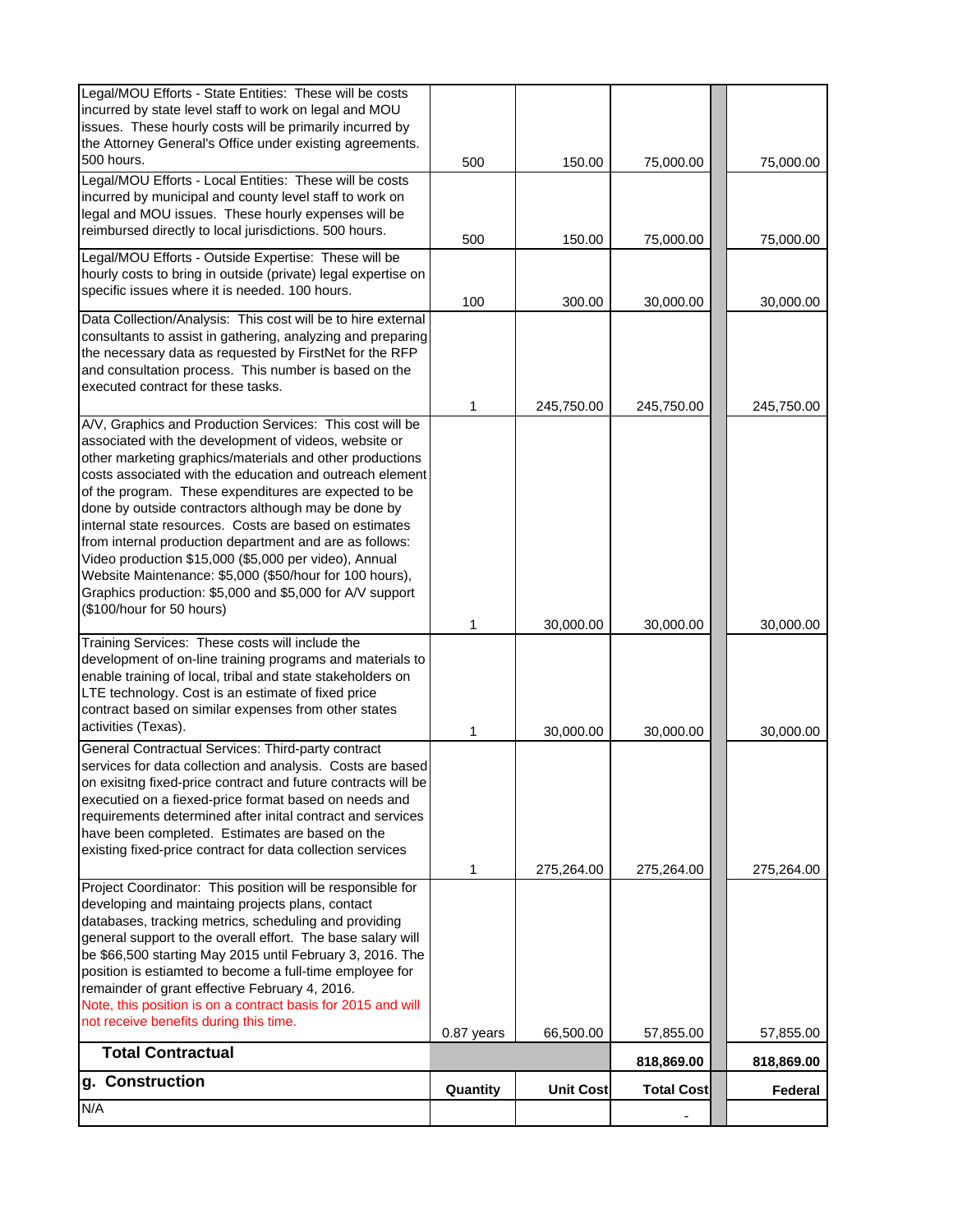| <b>Total Construction</b>                                                                                                                                                                                                                                                                                                                                                                   |          |                  |                   |              |
|---------------------------------------------------------------------------------------------------------------------------------------------------------------------------------------------------------------------------------------------------------------------------------------------------------------------------------------------------------------------------------------------|----------|------------------|-------------------|--------------|
| h. Other                                                                                                                                                                                                                                                                                                                                                                                    | Quantity | <b>Unit Cost</b> | <b>Total Cost</b> | Federal      |
| Statewide meetings venue rental: For large statewide<br>meeting we anticipate the need to rent venues to hold<br>everyone. We budget \$4,000 per event and 2 events per<br>year for 2 1/2 years for a total of 5 events.                                                                                                                                                                    | 5        | 4,000.00         | 20,000.00         | 20,000.00    |
| Meeting Attendance Time - Governing Body: Personnel<br>costs associated with Governing Body meeting. We have<br>estimated an average salary of \$39.60 an hour based on<br>BLS statistics. The number of hours is based on 2 hour<br>meetings at 12 meetings/year for 14 board members for<br>the 4.5 year duration of the performance period.<br>(2*12=24; 24*14=336; 336*4.5 years=1,512) | 1,512    | 39.60            | 59,875.00         |              |
| Meeting Attendance/Other Task Time Stakeholder<br>Meetings: Personnel cost for local stakeholder meetings.<br>Estimates are based on 156 meetings per year, 16<br>participants per meeting and 1.5 hours per meeting for the<br>4.5 year duration of the performance period.<br>(156*16=2,496; 2,496*1.5=3,744; 3,744*4.5=16,848) -<br>\$33.56 based on BLS statistics.                     | 16,848   | 33.56            | 565,419.00        | 47.00        |
| Coverage Objectives - Modeling Software<br>/Communications/User Mangement Software/GIS<br>Software                                                                                                                                                                                                                                                                                          | 1        | 47,642.00        | 47,642.00         | 47,642.00    |
| <b>Total Other</b>                                                                                                                                                                                                                                                                                                                                                                          |          |                  | 692,936.00        | 67,689.00    |
|                                                                                                                                                                                                                                                                                                                                                                                             |          |                  |                   |              |
| <b>Total Direct Charges</b>                                                                                                                                                                                                                                                                                                                                                                 |          |                  | 3,126,236.00      | 2,500,989.00 |
| i. Indirect Costs<br>N/A                                                                                                                                                                                                                                                                                                                                                                    | Quantity | <b>Unit Cost</b> | <b>Total Cost</b> | Federal      |
| <b>Total Indirect Costs</b>                                                                                                                                                                                                                                                                                                                                                                 |          |                  |                   |              |
|                                                                                                                                                                                                                                                                                                                                                                                             |          |                  |                   |              |
| <b>Grand Totals</b>                                                                                                                                                                                                                                                                                                                                                                         |          |                  | 3,126,236.00      | 2,500,989.00 |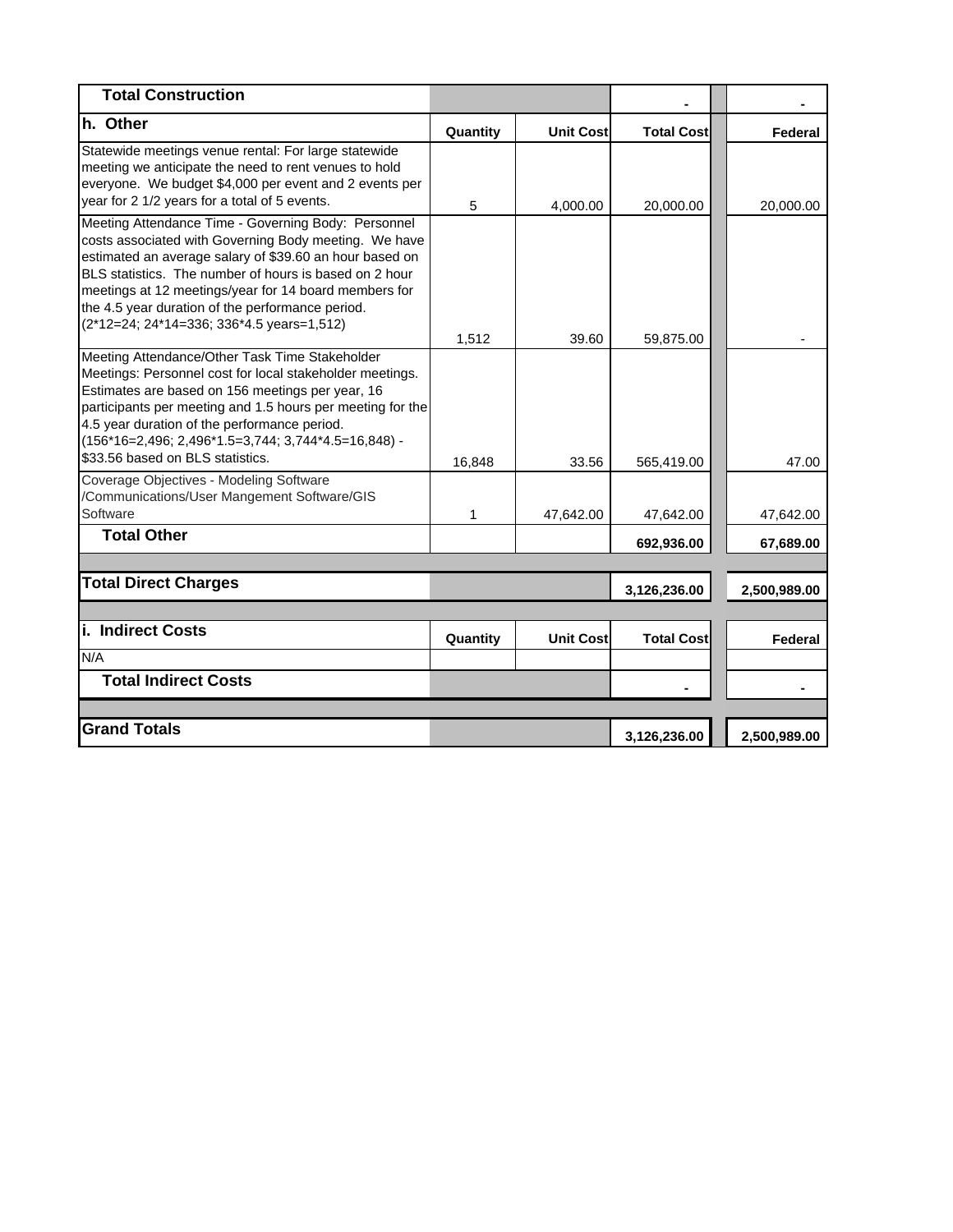| of Costs<br>I      |  |
|--------------------|--|
| Non-Federal        |  |
|                    |  |
|                    |  |
|                    |  |
|                    |  |
|                    |  |
|                    |  |
|                    |  |
|                    |  |
|                    |  |
|                    |  |
|                    |  |
|                    |  |
|                    |  |
|                    |  |
|                    |  |
|                    |  |
|                    |  |
|                    |  |
| <b>Non-Federal</b> |  |
|                    |  |
|                    |  |
|                    |  |
|                    |  |
|                    |  |
|                    |  |
|                    |  |
|                    |  |
|                    |  |
|                    |  |
|                    |  |
|                    |  |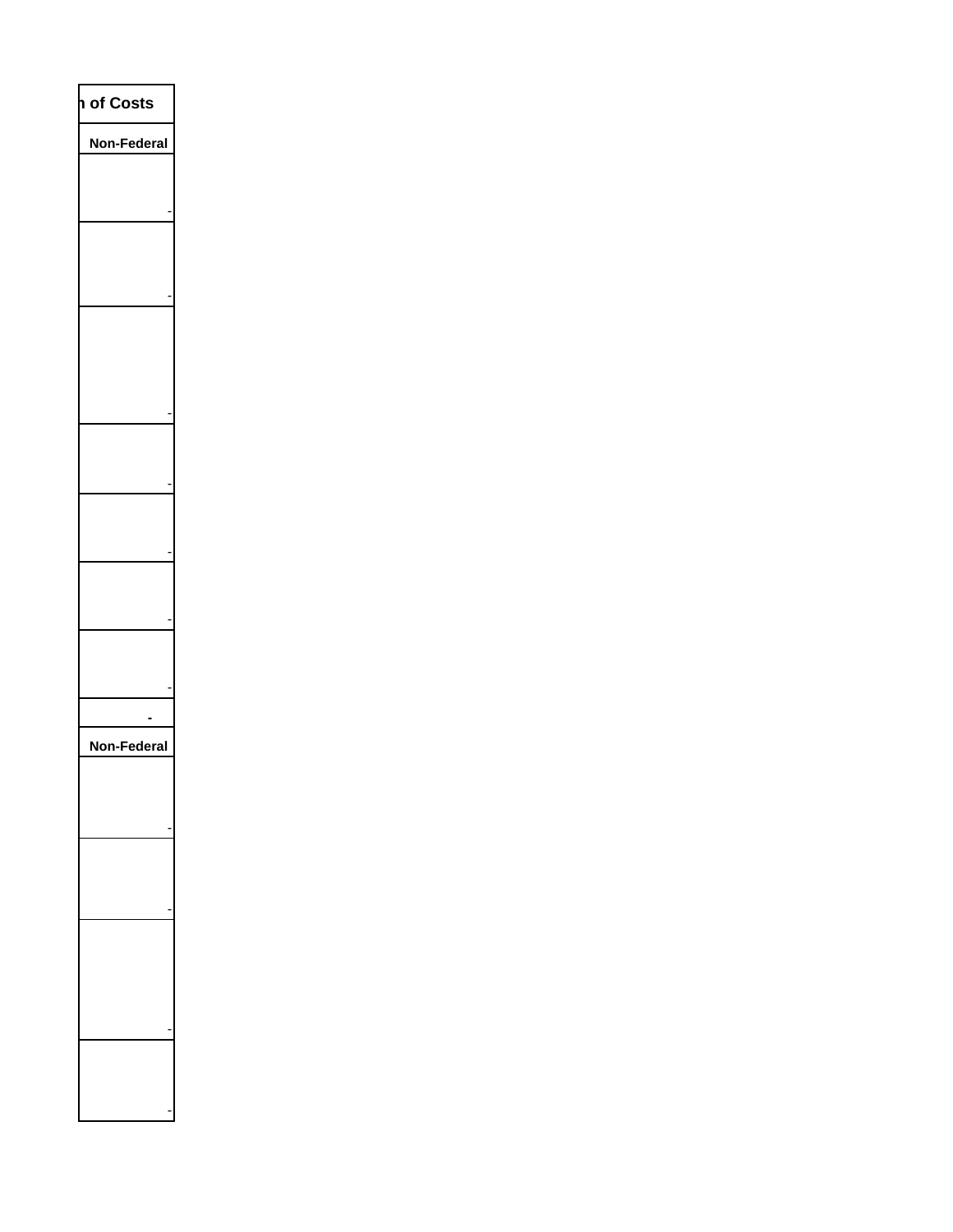| Non<br>ler<br>ĭ |
|-----------------|
|                 |
|                 |
|                 |
|                 |
|                 |
|                 |
|                 |
|                 |
|                 |
|                 |
|                 |
|                 |
| Non-Federal     |
|                 |
| Non-Federal     |
|                 |
|                 |
|                 |
|                 |
|                 |
| Non-Federal     |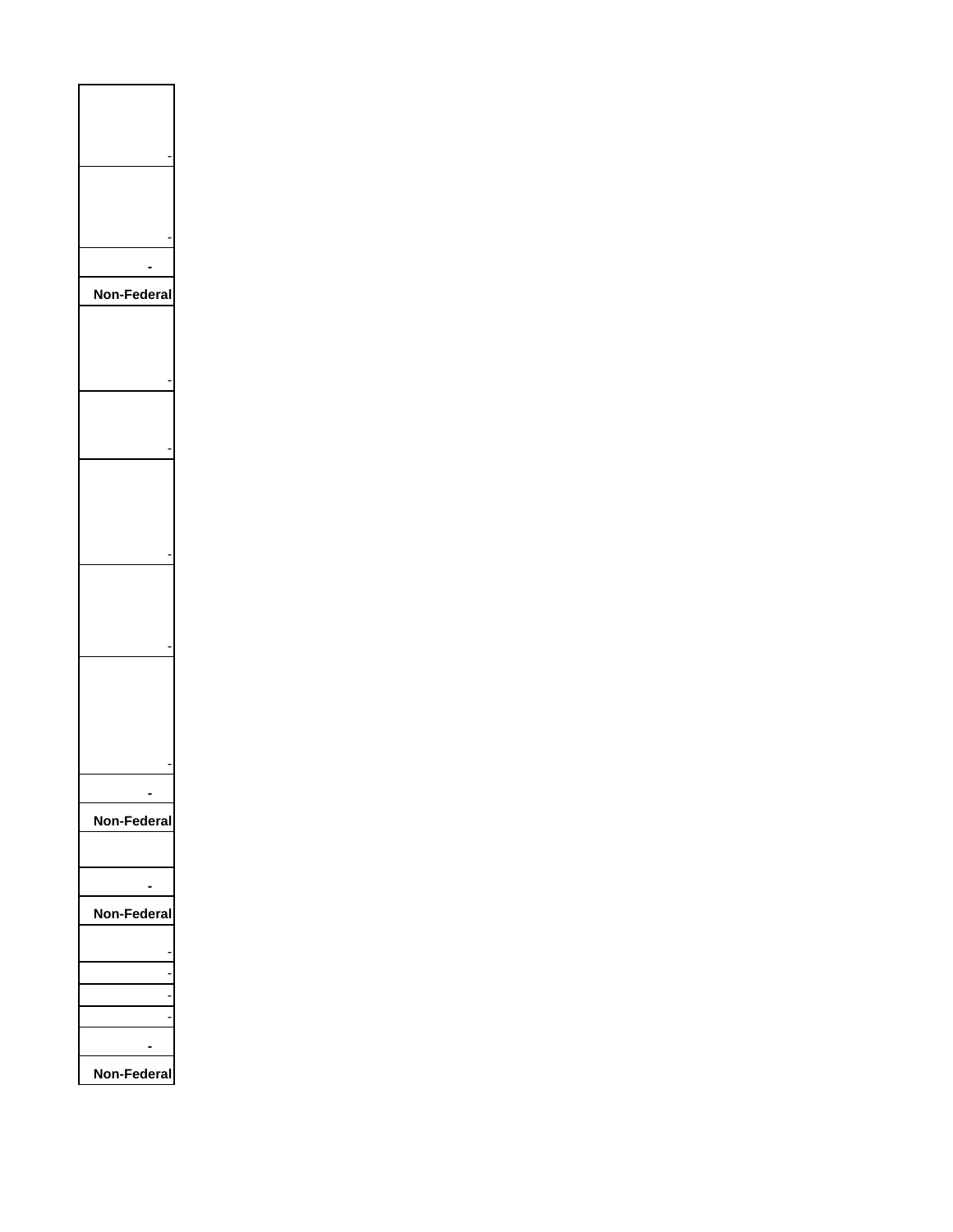| Non-Federal |  |
|-------------|--|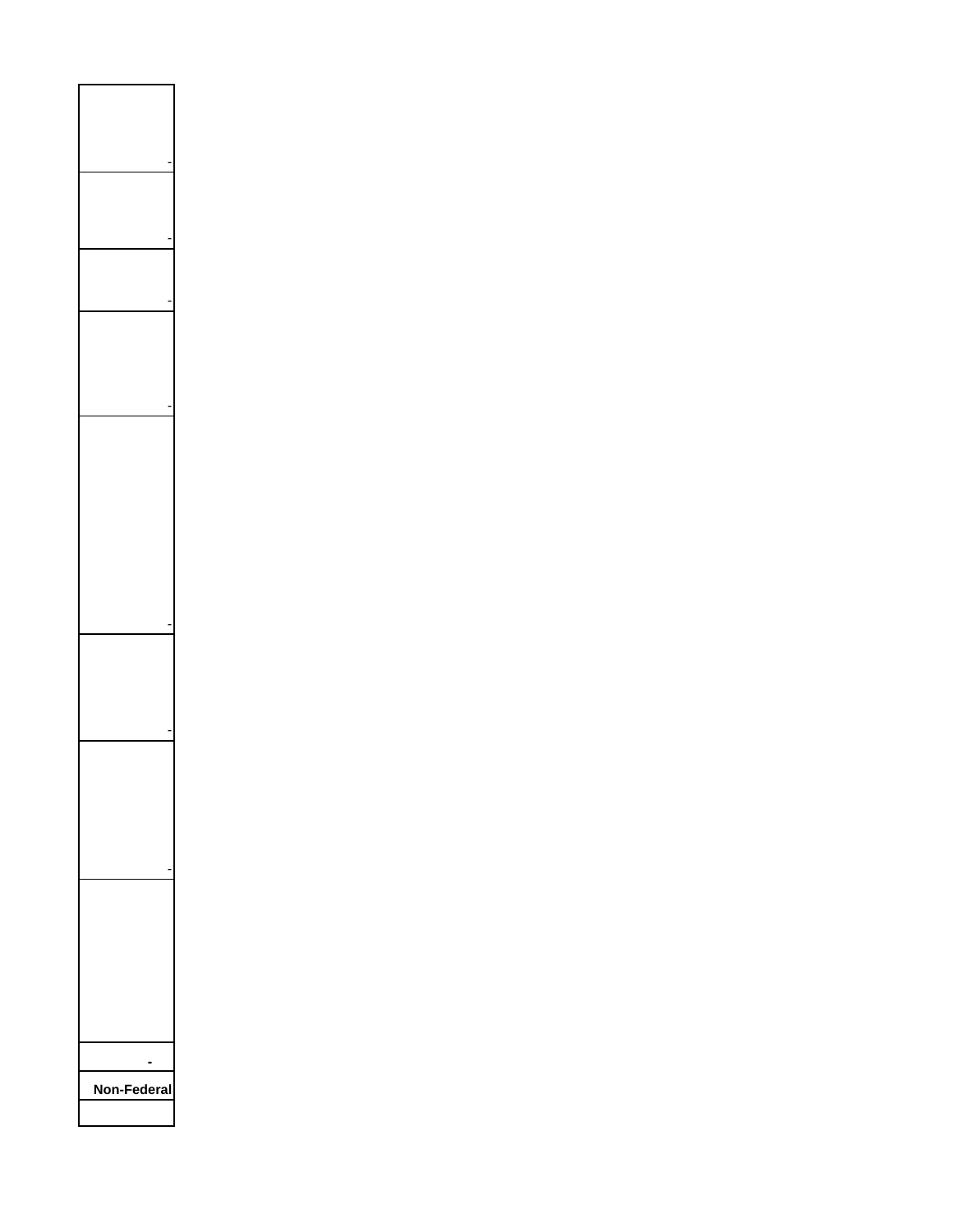| <b>Non-Federal</b> |
|--------------------|
|                    |
|                    |
|                    |
|                    |
|                    |
|                    |
|                    |
| 59,875.00          |
|                    |
|                    |
|                    |
| 565,372.00         |
|                    |
|                    |
| 625,247.00         |
|                    |
| 625,247.00         |
|                    |
| Non-Federal        |
|                    |
|                    |
| 625,247.00         |
|                    |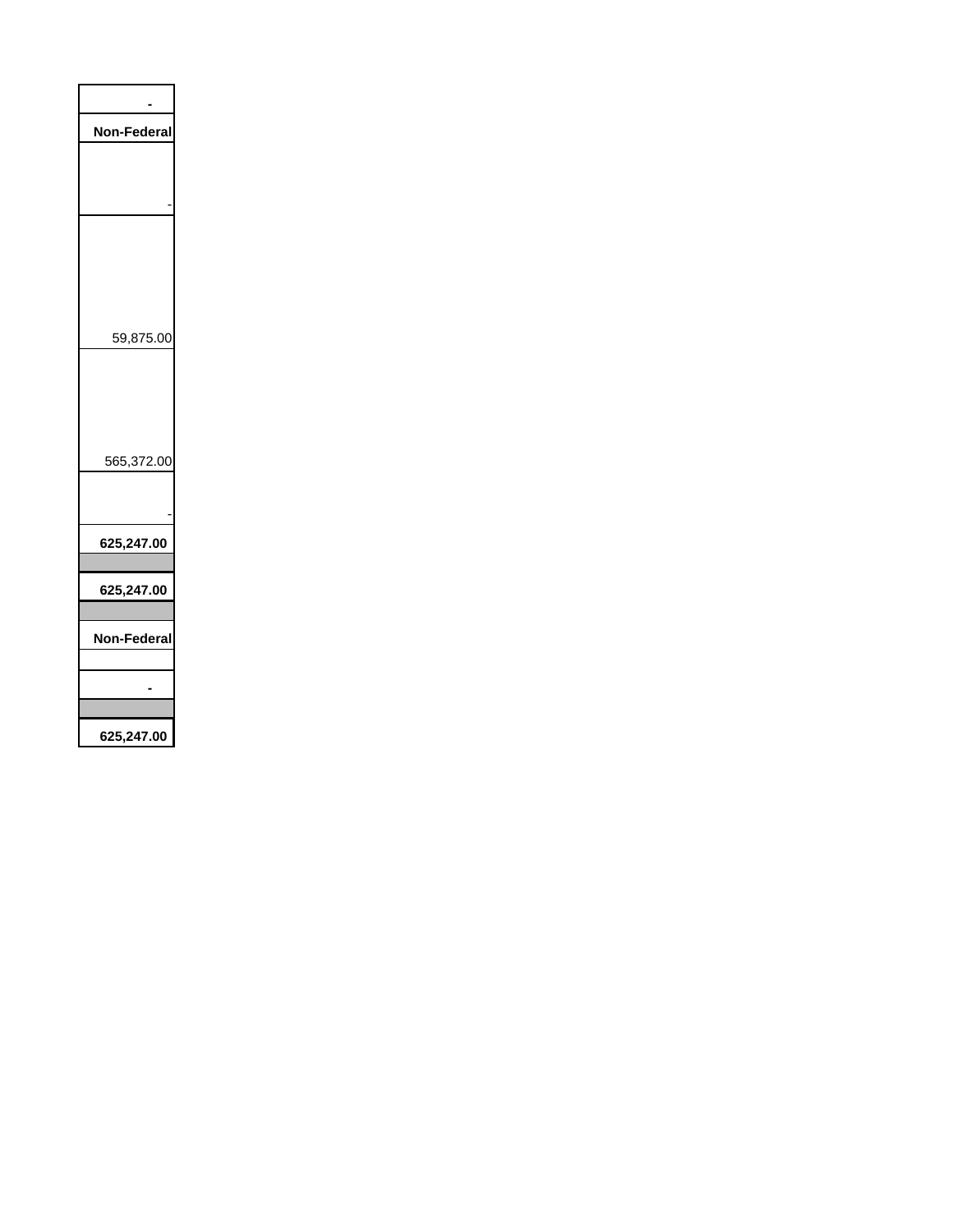

# **COLORADO**

**Division of Homeland Security & Emergency Management** 

## Department of Public Safety **State and Local Implementation Grant Program Budget Detailed Narrative Phase II Modification – June 2015**

The purpose of this document is to provide a detailed description of costs associated with the State and Local Implementation Grant Program (SLIGP) application. The costs have been broken down into the federally recognized cost categories specified in Form 424A. The costs are reflected as the total costs for both phases. The Detailed Budget spreadsheet has the specific line-items costs. In regards to matching funds, Colorado has already realized approximately \$93,000 of in-kind matching funds to date. Based on this trend, we anticipate all matching funds to be able to met through in-kind contributions. However, Colorado has secured two sources of potential cash match that can be used if needed.

- I. The Governor's Office of Information Technology has secured up to \$150,000 in funding from the Colorado Performance Assurance Plan Fund, which was created and is managed by the state Public Utilities Commission for the purpose of advancing telecommunications in Colorado.
- II. An additional 250,247 will come from the Colorado Department of Public Safety through the Highway Users Tax Fund (HUTF), which is funded through a variety of local and state taxes and surcharges. All matching funds provided for in the State of Colorado's SLIGP application are from State or Local government sources.

| 1. Personnel | Federal:           | \$1,010,867 |
|--------------|--------------------|-------------|
|              | Non-Federal:       | $\Omega$    |
|              | <b>Total Cost:</b> | \$1,010,867 |

- a. **Public Safety Broadband Program Manager:** The Public Safety Program Manager will be responsible for the day-to-day oversight of the grant program and overall FirstNet activities. This position will work with the State Point of Contact (SPOC) to engage all stakeholders, develop strategy, manage the statewide governing body, manage the SLIGP grant and other duties associated with the FirstNet project.
- b. **Outreach Manger:** The Outreach Manager position would be responsible for a majority of the day-to-day interaction with all stakeholders. We anticipate this individual spending a significant amount of their time traveling throughout the state for localized meetings and planning sessions.
- c. **Project Coordinator:** This position will be effective February 04, 2016 and will be responsible for developing and maintaining projects plans, contact databases, tracking metrics, scheduling and providing general support to the overall effort.
- d. **State Point of Contact Salary**: Salary for existing Broadband Program Manager as related to the required duties for the Single Point of Contact (SPOC) requirements.
- e. **Grant Support:** In order to properly fulfill all oversight and reporting requirements of the grant we intend to allocate resources to this project. The Division of Homeland Security and Emergency Management (DHSEM), the fiscal agent for the grant has existing staff

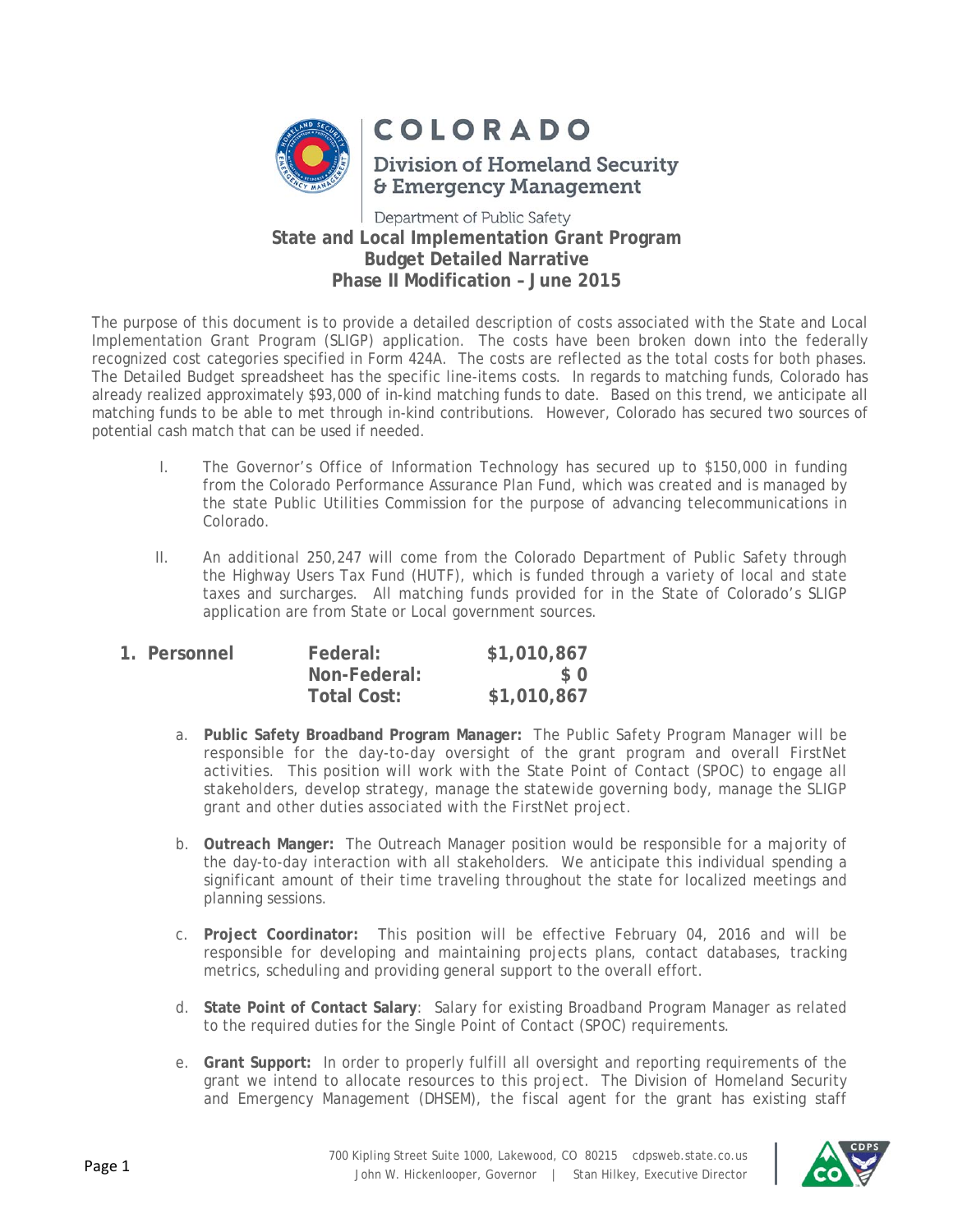positions that has experience managing grants so this cost will go towards covering those existing expenses. Additionally, the Governor's Office of Information Technology (OIT) will have staff accountants working on the grant. These expenses will be divided between the Grants and Contracts Manager, Grant Analyst, and Grant Accountant.

| 2. Fringe Benefits | Federal:     | \$328,966      |
|--------------------|--------------|----------------|
|                    | Non-Federal: | S <sub>0</sub> |
|                    | Total Cost:  | \$328,966      |

The fringe benefits calculated use a standard multiplier of 33% from base salaries for the positions described in the previous section. Fringe benefits include, but are not limited to, medical, dental, PERA, life insurance, etc.

| 3. Travel | Federal:     | \$237,154 |
|-----------|--------------|-----------|
|           | Non-Federal: | $\Omega$  |
|           | Total Cost:  | \$237,154 |

- a. **Mileage for SLIGP Staff:** These costs will be for mileage costs for SLIGP staff to travel to local and regional outreach and working meetings. Mileage estimates are based on 4 meetings per week, 200 weeks and an average distance of 150 miles. The state of Colorado reimburses at a rate of .52 per mile. Note that these charges will be a combination of reimbursement to staff for use of their own vehicle as well as charges related to using the state motor pool.
- b. **Lodging and Per Diem for SLIGP staff:** Associated costs for SLIGP staff travels to local and regional events. Estimates are based on a rate of \$150 per night for lodging and \$70 a day for per diem. We currently estimate 250 night stays.
- c. **National Conferences/Workshops:** In order to engage in the national dialogue regarding FirstNet and ensure SLIGP staff is up-to-date we anticipate traveling to key national conferences during the grant cycle. The estimate is based on 30 trips at \$1,810 per trip broken down as:
	- \$500 for airfare
	- \$200 per night lodging (average 3 nights)
	- \$70 a day per diem (average 3 days)
	- \$500 for conference registration
- d. **Governing Body Reimbursements:** This is for reimbursing Governing Body members for travel costs associated with meetings. The estimate is based on mileage of 300 mile round trip at \$0.52/mile, lodging of \$175 per night and per diem of \$70 per day. We estimate 54 total reimbursements.
- e. **Travel Reimbursement for Local Stakeholders:** We anticipate some local stakeholders requesting reimbursement for travel expenses to and from working meeting, estimated at 150 reimbursements at a cost of \$292 per person (reimbursement). This expense is based on the following:
	- \$84 for Mileage (160 miles round-trip)
	- \$71 Per Diem
	- \$137 for Lodging

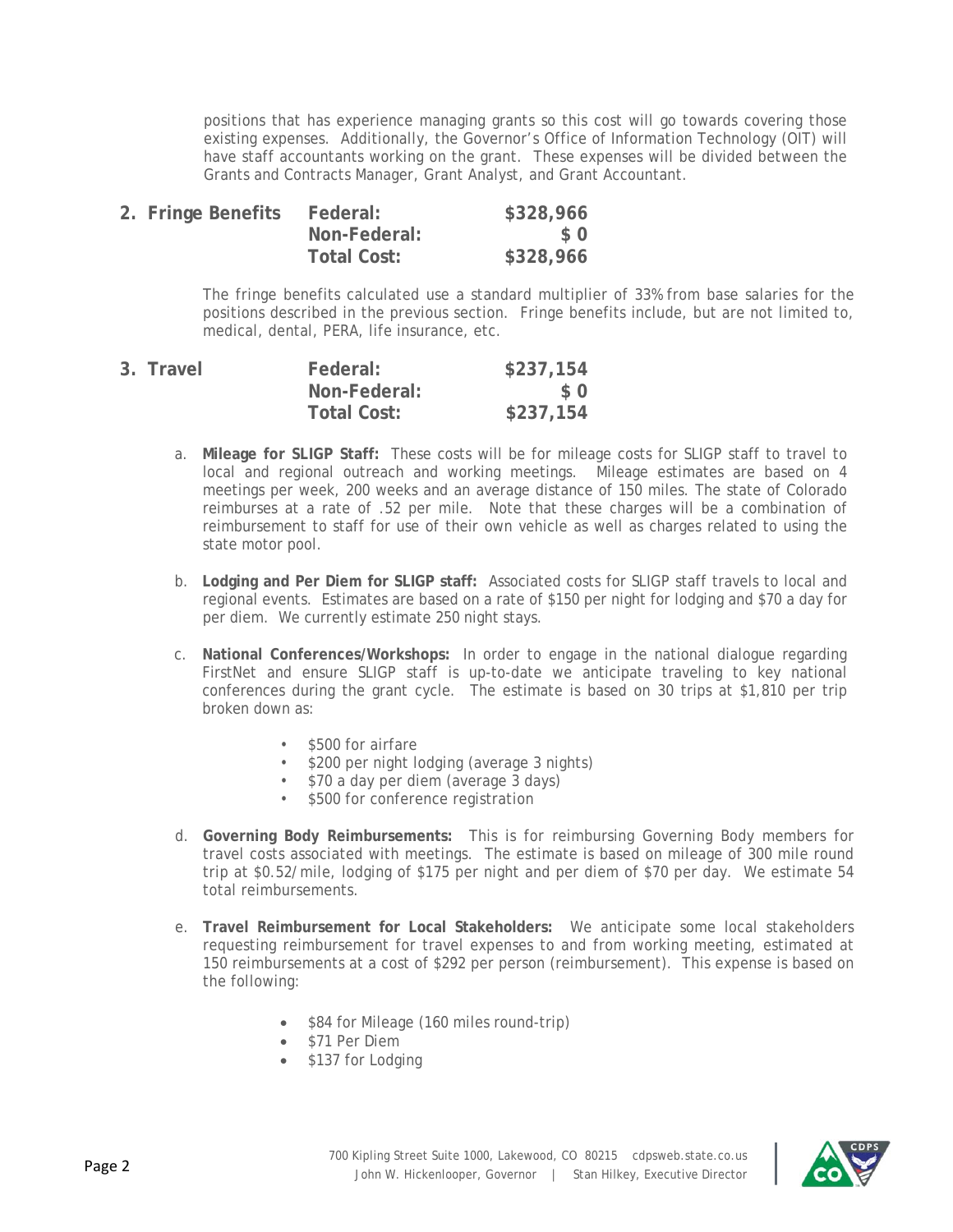## **4. Equipment Total Cost: \$ 0**

At this point we have not identified costs for this category

| 5. Supplies | Federal:           | \$37,444 |
|-------------|--------------------|----------|
|             | Non-Federal:       | S O      |
|             | <b>Total Cost:</b> | \$37,444 |

- a. **Education/Training Materials:** These costs are estimates for potential printing and production costs for any materials necessary for education and training.
- b. **Computers:** We anticipate each individual hired needing a laptop computer.
- c. **Office Furniture:** This includes desks, printers and other office furniture needed for the positions hired.
- d. **General Supplies:** These costs will be allocated for general office supplies used during the process.

| 6. Contractual | Federal:     | \$818,869 |
|----------------|--------------|-----------|
|                | Non-Federal: | $\Omega$  |
|                | Total Cost:  | \$818,869 |

- a. **Legal/MOU Efforts State Entities:** These costs relate to anticipated work required by the state Attorney General's office to support the overall FirstNet effort. Estimates based on \$150 per hour and 500 hours.
- b. **Legal/MOU Efforts – Local Entities**: These costs are to reimburse local entities (Cities, Counties, Special Districts, etc.) for their legal expenses working with the statewide effort. Estimates based on \$150 per hour and 500 hours.
- c. **Legal/MOU Efforts Outside Expertise:** These costs are for any specific legal expertise necessary for the project from outside legal counsel. Estimates based on \$300 per hour and 100 hours.
- d. **Data Collection/Analysis:** This cost will be to hire external consultants to assist in gathering, analyzing and preparing the necessary data as requested by FirstNet for the RFP and consultation process.
- e. **A/V, Graphics and Production Services:** This cost will be associated with the development of outreach videos, website or other marketing graphics/materials and other productions costs associated with the education and outreach element of the program. These expenditures are expected to be performed by outside contractors although may be done by internal state resources. Cost estimates are:
	- \$15,000 for multiple video production (\$5,000 per video)
	- \$5,000 for annual website maintenance (\$50/hour for 100 hours)
	- \$5,000 for graphics production
	- \$5,000 for A/V support (\$100/hour for 50 hours)

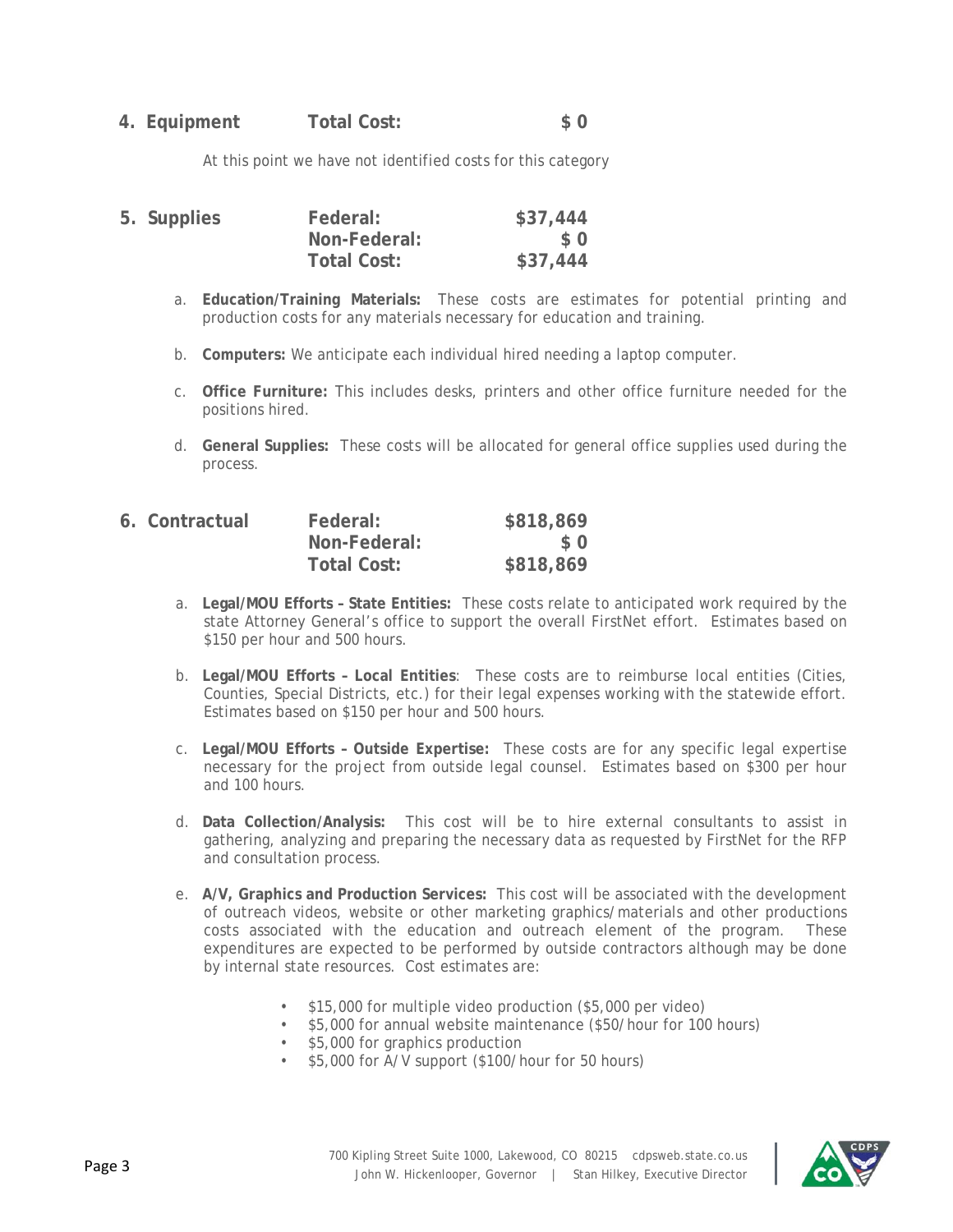- f. **Training Services:** These costs will include the development of on-line training programs and materials to enable training of local and state communications officials on LTE technology. The costs are an estimate of a fixed price contract based on similar contracts from other states activities (Texas).
- g. **General Contractual Services:** These costs include general education, outreach, data collection, and other services necessary to reach the SLIGP goals and meet FirstNet requirements.
- h. **Project Coordinator:** This position is a contract position until February 03, 2016 and will be responsible for developing and maintaining projects plans, contact databases, tracking metrics, scheduling and providing general support to the overall effort.
- **7. Construction Total Cost: \$ 0**

Per the SLIGP guidance there will be no construction related expenses for this project.

| 8. Other | Federal:     | \$67,689  |
|----------|--------------|-----------|
|          | Non-Federal: | \$625,247 |
|          | Total Cost:  | \$692,936 |

- a. **Statewide Summit Venue Rental:** These costs represent facility rental fees for the statewide summits planned. We anticipate 5 statewide events over the life of the grant and a cost of \$4,000 per event.
- b. **Meeting Attendance Time Governing Body:** These are personnel costs associated with the Governing Body and their time spent on the project. We have estimated an average salary of \$39.60/hour based on BLS statistics related to public safety leadership positions. The hours are based on 12 meetings a year, 2 hours per meeting and 14 board members.
- c. **Meeting Attendance Time Local Stakeholders:** These are personnel costs associated to local stakeholders for outreach and working group meetings. The estimates are based on an average salary of \$33.56/hour based on BLS statistics for first responder. We anticipate 156 meetings per year, 16 participants per meeting and 1.5 hours for each meeting.
- d. **Coverage Objectives:** These expenses are for any software potentially needed to support the coverage objectives project (Modeling/Communications/User Management Software), contact management (SalesForce.com) or communications software (email, newsletter services).

## **Matching Funds**

## **In-Kind**

For this project the State anticipates utilizing in-kind contributions for a majority of the match. This will come from the in-kind time contributions of local and state personnel while working on the project. We have developed a standard salary rate for both first-line first responders and leadership levels to represent the

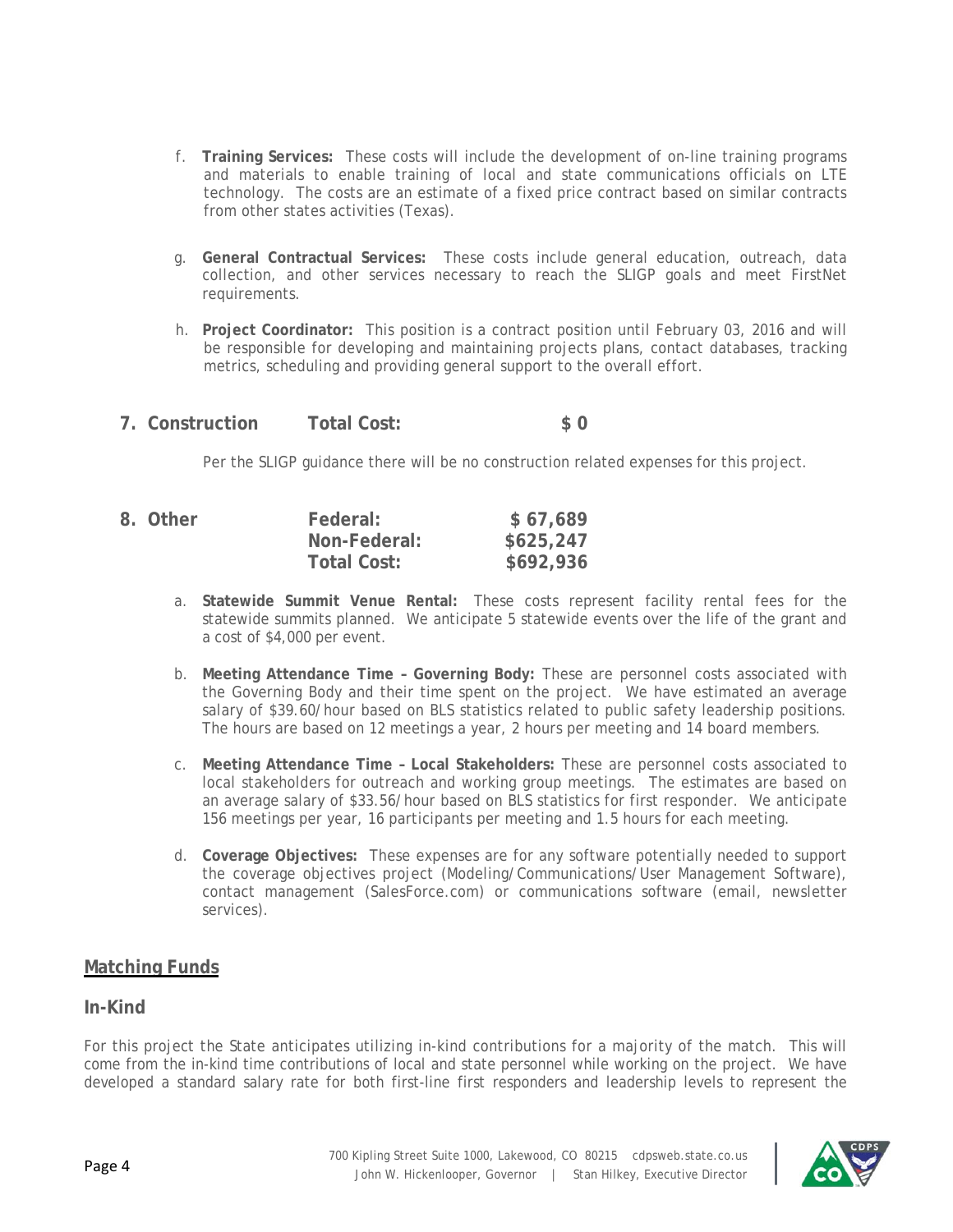different levels of individuals. These rates are \$33.59/hour and \$39.60 respectively. The specific levels of time anticipated our outlined in the previous narrative.

## **Cash**

In the event that the in-kind contributions do not meet the required match levels, we have allocated the following funds for any cash match required.

- The Governor's Office of Information Technology has secured \$150,000 in funding from the Colorado Performance Assurance Plan Fund, which was created and is managed by the state Public Utilities Commission for the purpose of advancing telecommunications in Colorado.
- The remaining amount of the match \$250,247 will come from the Colorado Department of Public Safety through the Highway Users Tax Fund (HUTF), which is funded through a variety of local and state taxes and surcharges. All matching funds provided for in the State of Colorado's SLIGP application are from State or Local government sources.

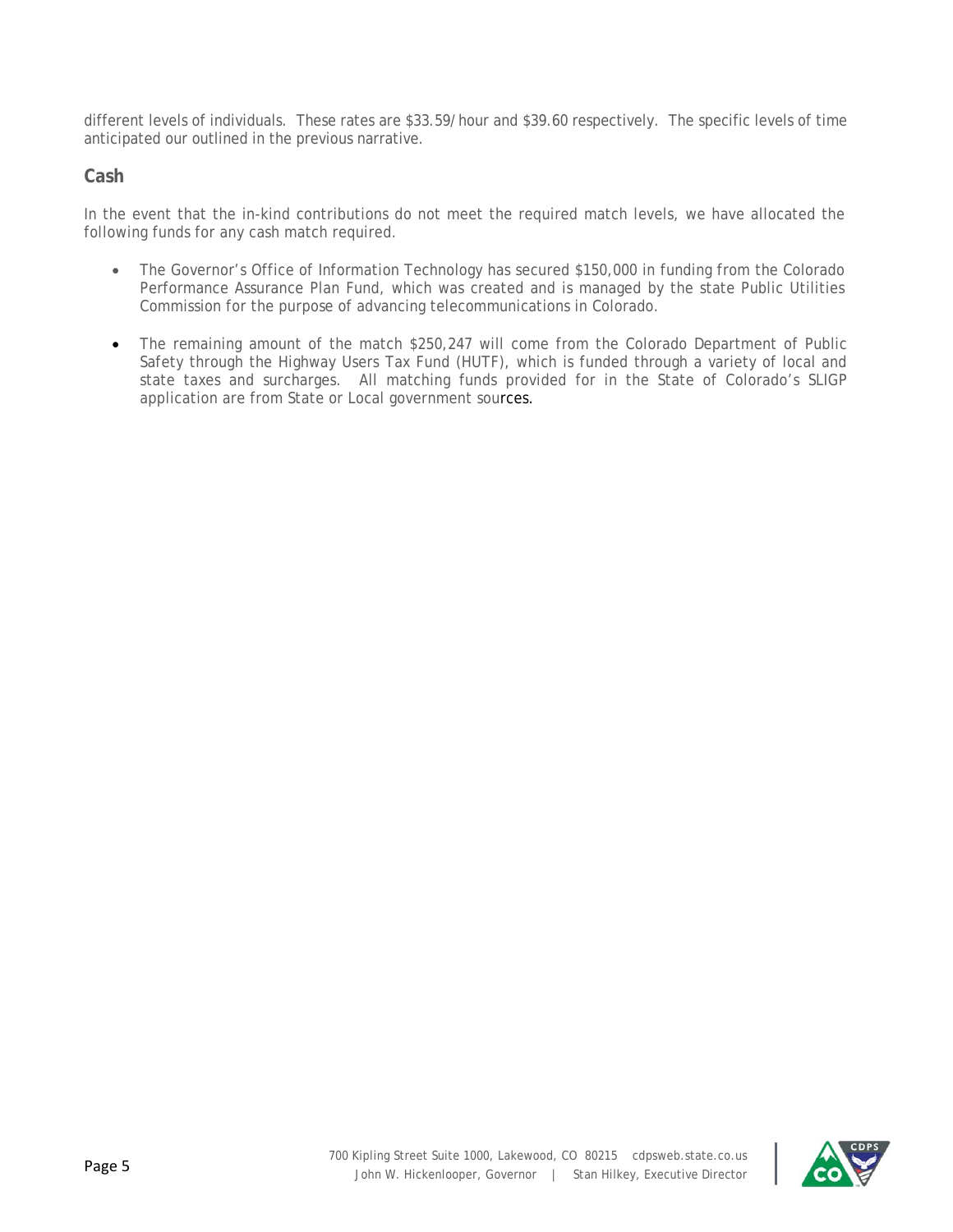# **BUDGET INFORMATION - Non-Construction Programs** OMB Number: 4040-0006 Expiration Date: 06/30/2014

**\$ Grant Program Function or Activity (a) Catalog of Federal Domestic Assistance Number (b) Estimated Unobligated Funds New or Revised Budget Federal(c) Non-Federal(d) Federal(e) Non-Federal (f) Total(g) 5. Totals4. 3. 2. 1.State and Local \$\$\$\$ \$ \$ \$ \$ \$ 2,500,989.00 625,247.00 3,126,236.00 Implementation Grant Program 11.5492,500,989.00 625,247.00 3,126,236.00**

#### **SECTION A - BUDGET SUMMARY**

Standard Form 424A (Rev. 7- 97) Prescribed by OMB (Circular A -102) Page 1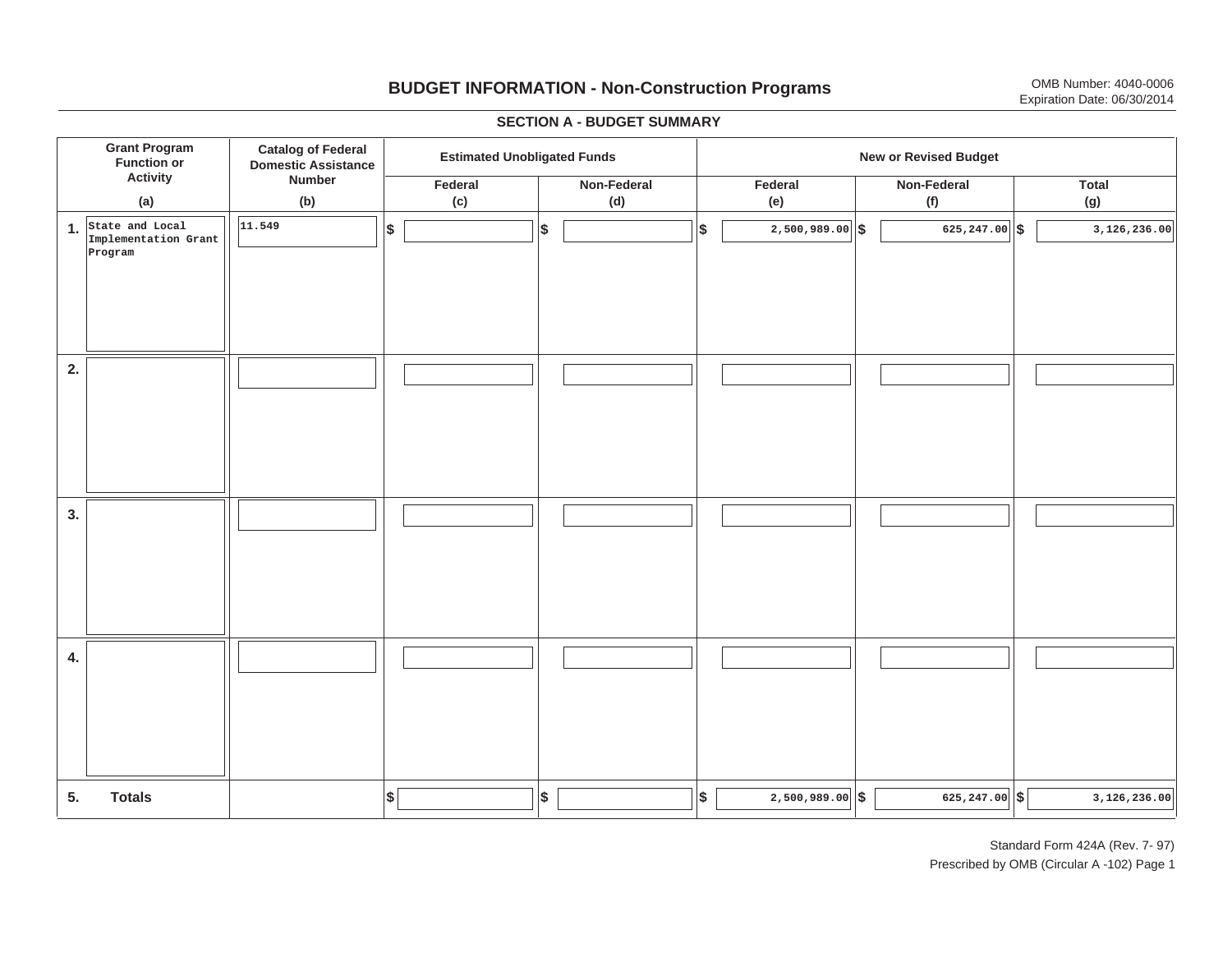| 6. Object Class Categories             |            |                                                    | GRANT PROGRAM, FUNCTION OR ACTIVITY |                                              |     |  |               |  |                              | Total                           |  |  |  |
|----------------------------------------|------------|----------------------------------------------------|-------------------------------------|----------------------------------------------|-----|--|---------------|--|------------------------------|---------------------------------|--|--|--|
|                                        | (1)        | State and Local<br>Implementation Grant<br>Program | (2)                                 |                                              | (3) |  | (4)           |  |                              | (5)                             |  |  |  |
| a. Personnel                           | $\vert$ \$ | $1,010,867.00$ \$                                  |                                     |                                              | \$  |  | $\frac{1}{2}$ |  | $\left  \cdot \right $       | 1,010,867.00                    |  |  |  |
| b. Fringe Benefits                     |            | 328,966.00                                         |                                     |                                              |     |  |               |  |                              | 328,966.00                      |  |  |  |
|                                        |            |                                                    |                                     |                                              |     |  |               |  |                              |                                 |  |  |  |
| c. Travel                              |            | 237,154.00                                         |                                     |                                              |     |  |               |  |                              | 237,154.00                      |  |  |  |
| d. Equipment                           |            | 0.00                                               |                                     |                                              |     |  |               |  |                              |                                 |  |  |  |
| e. Supplies                            |            | 37,444.00                                          |                                     |                                              |     |  |               |  |                              | 37,444.00                       |  |  |  |
| f. Contractual                         |            | 818,869.00                                         |                                     |                                              |     |  |               |  |                              | 818,869.00                      |  |  |  |
| g. Construction                        |            | 0.00                                               |                                     |                                              |     |  |               |  |                              |                                 |  |  |  |
| h. Other                               |            | 692,936.00                                         |                                     |                                              |     |  |               |  |                              | 692,936.00                      |  |  |  |
| i. Total Direct Charges (sum of 6a-6h) |            | 3,126,236.00                                       |                                     |                                              |     |  |               |  | $\left  \frac{1}{2} \right $ | 3,126,236.00                    |  |  |  |
| j. Indirect Charges                    |            | 0.00                                               |                                     |                                              |     |  |               |  | $\left  \right $             |                                 |  |  |  |
| k. TOTALS (sum of 6i and 6j)           | $\vert$ \$ | $3,126,236.00$ \$                                  |                                     |                                              | \$  |  | $\vert$ \$    |  | \$                           | 3,126,236.00                    |  |  |  |
| 7. Program Income                      | \$         | $0.00$ \$                                          |                                     | A contraction of the officer<br>$-1 - 2 - 1$ | \$  |  | \$            |  | $ \$$                        | Standard Form 424A (Rev. 7, 97) |  |  |  |

### **SECTION B - BUDGET CATEGORIES**

**Authorized for Local Reproduction**

Standard Form 424A (Rev. 7- 97)

Prescribed by OMB (Circular A -102) Page 1A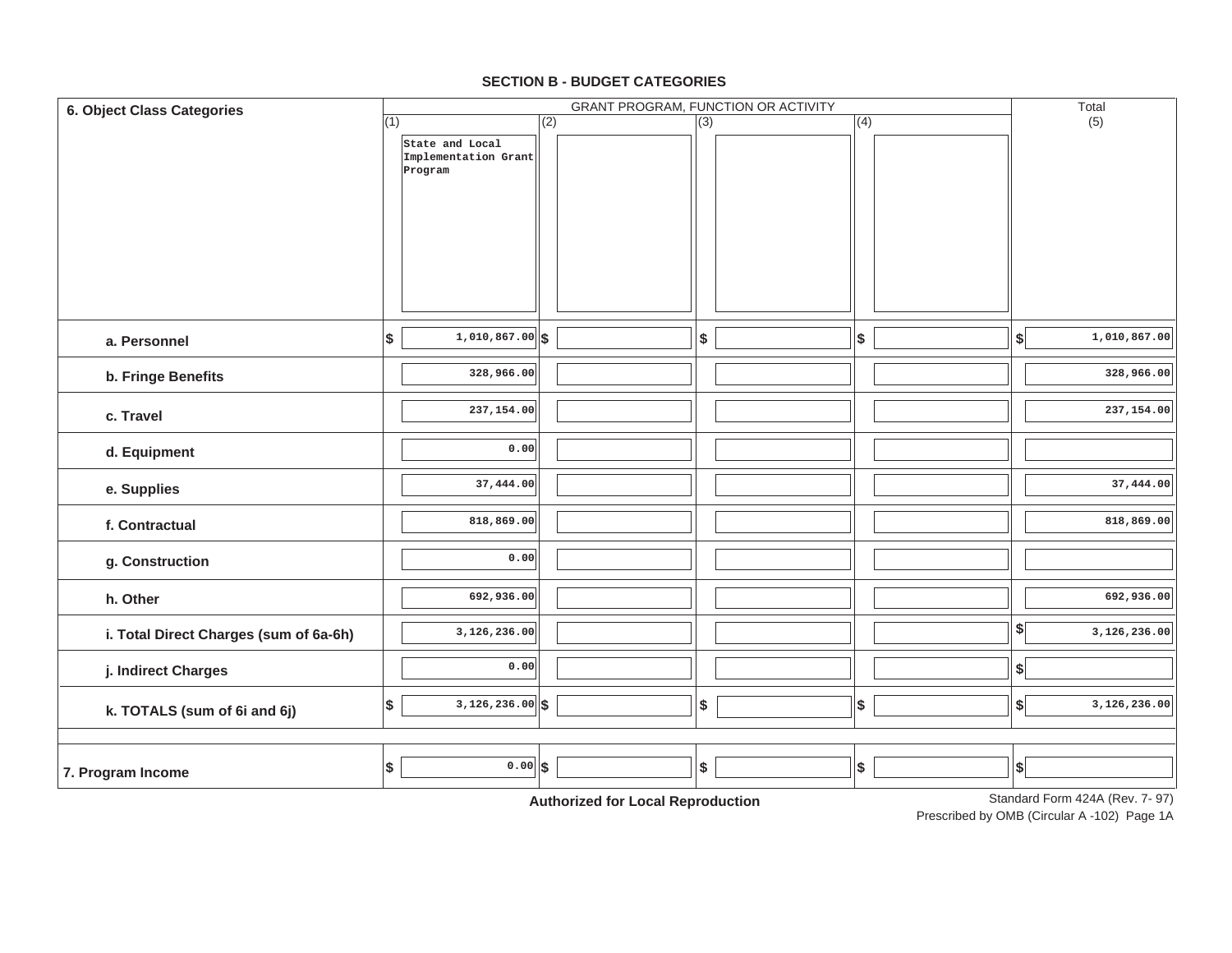|                                  | <b>SECTION C - NON-FEDERAL RESOURCES</b>     |                                                                                 |                                          |                                             |           |                  |                    |                   |             |             |  |  |  |  |
|----------------------------------|----------------------------------------------|---------------------------------------------------------------------------------|------------------------------------------|---------------------------------------------|-----------|------------------|--------------------|-------------------|-------------|-------------|--|--|--|--|
|                                  | (a) Grant Program                            |                                                                                 |                                          | (b) Applicant                               | (c) State |                  |                    | (d) Other Sources |             | (e)TOTALS   |  |  |  |  |
| 8.                               | State and Local Implementation Grant Program |                                                                                 | \$                                       |                                             | '\$       | 625,247.00       | \$                 |                   | \$          | 625,247.00  |  |  |  |  |
| 9.                               |                                              |                                                                                 |                                          |                                             |           |                  |                    |                   |             |             |  |  |  |  |
| 10.                              |                                              |                                                                                 |                                          |                                             |           |                  |                    |                   |             |             |  |  |  |  |
| 11.                              |                                              |                                                                                 |                                          |                                             |           |                  |                    |                   |             |             |  |  |  |  |
|                                  | 12. TOTAL (sum of lines 8-11)                |                                                                                 | \$                                       |                                             | \$        | $625, 247.00$ \$ |                    |                   | \$          | 625, 247.00 |  |  |  |  |
|                                  |                                              |                                                                                 |                                          | <b>SECTION D - FORECASTED CASH NEEDS</b>    |           |                  |                    |                   |             |             |  |  |  |  |
|                                  |                                              | <b>Total for 1st Year</b>                                                       |                                          | <b>1st Quarter</b>                          |           | 2nd Quarter      |                    | 3rd Quarter       | 4th Quarter |             |  |  |  |  |
|                                  | 13. Federal                                  |                                                                                 | \$                                       |                                             | \$        |                  | \$                 |                   | \$          |             |  |  |  |  |
|                                  | 14. Non-Federal                              | \$                                                                              |                                          |                                             |           |                  |                    |                   |             |             |  |  |  |  |
|                                  | 15. TOTAL (sum of lines 13 and 14)           | \$                                                                              | \$                                       |                                             | \$        |                  | $\vert$ \$ $\vert$ |                   | $\vert$ \$  |             |  |  |  |  |
|                                  |                                              | SECTION E - BUDGET ESTIMATES OF FEDERAL FUNDS NEEDED FOR BALANCE OF THE PROJECT |                                          |                                             |           |                  |                    |                   |             |             |  |  |  |  |
|                                  | (a) Grant Program                            |                                                                                 | <b>FUTURE FUNDING PERIODS</b><br>(YEARS) |                                             |           |                  |                    |                   |             |             |  |  |  |  |
|                                  |                                              |                                                                                 |                                          | (b)First                                    |           | (c) Second       |                    | (d) Third         |             | (e) Fourth  |  |  |  |  |
| 16.                              | State and Local Implementation Grant Program |                                                                                 | \$                                       | $0.00$ \$                                   |           | 0.00             | <b>S</b>           | $0.00$ \$         |             | 0.00        |  |  |  |  |
| 17.                              |                                              |                                                                                 |                                          |                                             |           |                  |                    |                   |             |             |  |  |  |  |
| 18.                              |                                              |                                                                                 |                                          |                                             |           |                  |                    |                   |             |             |  |  |  |  |
| 19.                              |                                              |                                                                                 |                                          |                                             |           |                  |                    |                   |             |             |  |  |  |  |
| 20. TOTAL (sum of lines 16 - 19) |                                              |                                                                                 |                                          |                                             | \$        |                  | $\left  \right $   |                   | \$          |             |  |  |  |  |
|                                  |                                              |                                                                                 |                                          | <b>SECTION F - OTHER BUDGET INFORMATION</b> |           |                  |                    |                   |             |             |  |  |  |  |
|                                  | 21. Direct Charges:                          |                                                                                 |                                          | 22. Indirect Charges:                       |           |                  |                    |                   |             |             |  |  |  |  |
|                                  | 23. Remarks:                                 |                                                                                 |                                          |                                             |           |                  |                    |                   |             |             |  |  |  |  |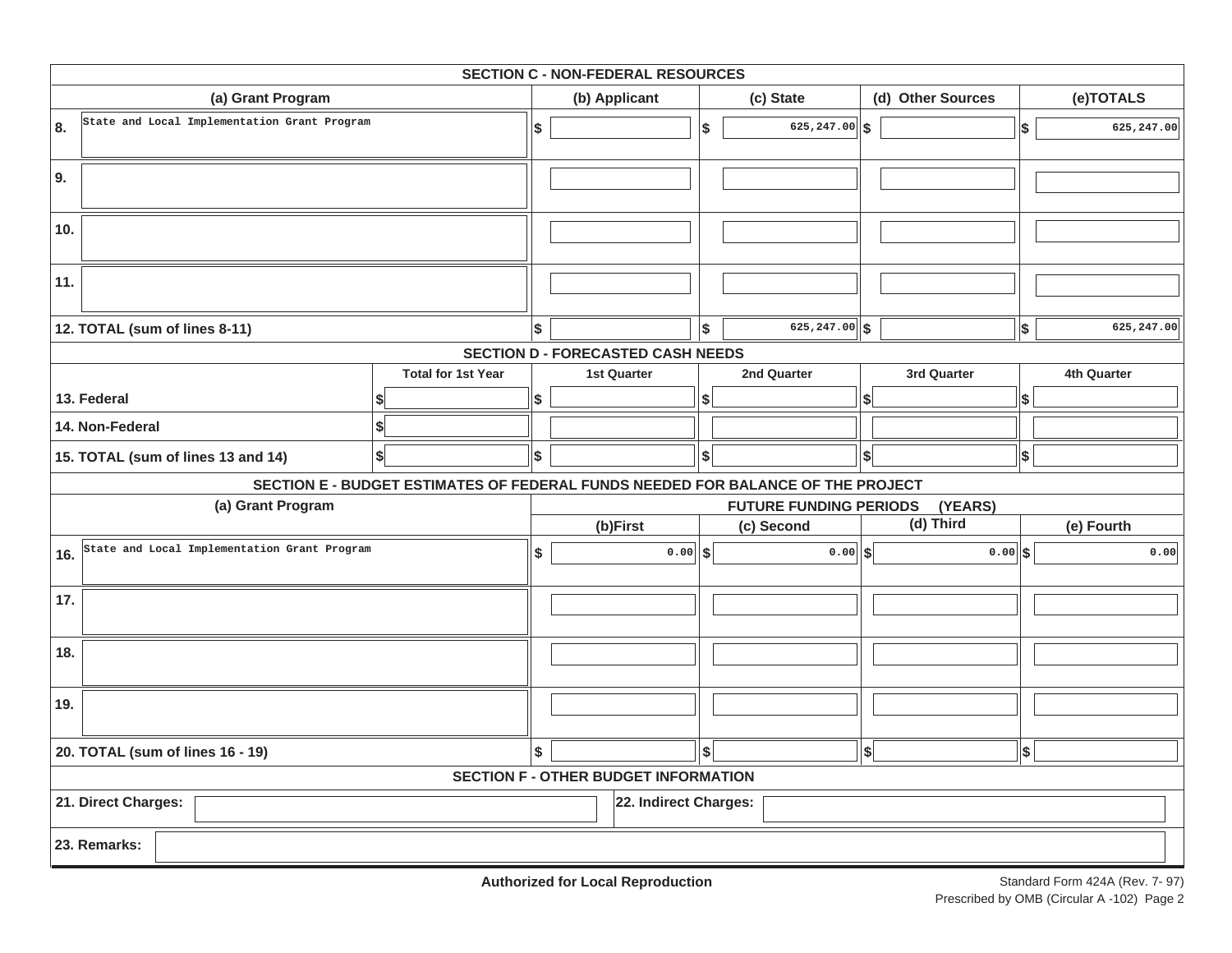**OMB CONTROL NO. 0660-0038 EXPIRATION DATE: 8/31/2016**

**Recipient Name:** 

#### **MILESTONE CATEGORIES**

All projects must be completed within three years following the date of the issuance of the award.

Please use the table provided to indicate your anticipated number of activities you plan to complete each quarter for every year of your project. Year One begins July 1, 2013. Please include any data attributable to early January - June 2013) in your baseline data for "Q1, Year 1."

Please also provide a brief description (100 words or less) of the primary activities involved in meeting each milestone (a single description should be provided for each milestone, covering all quarters in years one throu Please write "N/A" if your project does not include an activity. If necessary, please insert additional milestones at the bottom of the chart.

|                                                   |                                |              | <b>Quarter Ending</b> |           |           |            |           |                 |           |            |                 |                 |           |            |           |
|---------------------------------------------------|--------------------------------|--------------|-----------------------|-----------|-----------|------------|-----------|-----------------|-----------|------------|-----------------|-----------------|-----------|------------|-----------|
| <b>MILESTONE ACTIVITY CATEGORIES</b>              | <b>Description of Activity</b> | <b>TOTAL</b> | $Q1 - 7$              | Q8        | Q9        | Q10        | Q11       | Q <sub>12</sub> | Q13       | Q14        | Q <sub>15</sub> | Q <sub>16</sub> | Q17       | Q18        | Q19       |
|                                                   |                                |              |                       |           |           |            |           |                 |           |            |                 |                 |           |            |           |
|                                                   |                                |              |                       |           |           |            |           |                 |           |            |                 |                 |           |            |           |
|                                                   |                                |              | 9/30/2013-3/31/2015   | 6/30/2015 | 9/30/2015 | 12/31/2015 | 3/31/2016 | 6/30/2016       | 9/30/2016 | 12/31/2016 | 3/31/2017       | 6/30/2017       | 9/30/2017 | 12/31/2017 | 3/31/2018 |
| . Stakeholder Meetings (Number of                 |                                |              |                       |           |           |            |           |                 |           |            |                 |                 |           |            |           |
| individuals reached via stakeholder               |                                |              |                       |           |           |            |           |                 |           |            |                 |                 |           |            |           |
| meetings)                                         |                                | 6290         | 2440                  | 350       | 350       | 350        | 350       | 350             | 350       | 350        | 350             | 350             | 350       | 350        |           |
| <b>Broadband Conferences</b>                      |                                | 107          | 8!                    |           |           |            |           |                 |           |            |                 |                 |           |            |           |
| . Staff Hires (Full Time Equivalent)              |                                | 48           |                       |           |           |            |           |                 |           |            |                 |                 |           |            |           |
| 4. Contract Executions                            |                                | 19           |                       |           |           |            |           |                 |           |            |                 |                 |           |            |           |
| 5. Governance Meetings                            |                                | 47           |                       |           |           |            |           |                 |           |            |                 |                 |           |            |           |
| 6. Education and Outreach Materials               |                                | 12960        | 3510                  | 1000      | 1250      | 800        | 800       | 800             | 800       | 800        | 800             | 800             | 800       | 800        |           |
| Subrecipient Agreements Executed                  |                                | $\Omega$     |                       |           |           |            |           |                 |           |            |                 |                 |           |            |           |
| 8. Phase 2 - Coverage                             |                                | 58           |                       |           |           |            |           |                 |           |            |                 |                 |           |            |           |
| 9. Phase 2 - Users and their Operational<br>Areas |                                | 58           |                       |           |           |            |           |                 |           |            |                 |                 |           |            |           |
|                                                   |                                |              |                       |           |           |            |           |                 |           |            |                 |                 |           |            |           |
|                                                   |                                |              |                       |           |           |            |           |                 |           |            |                 |                 |           |            |           |
| 10. Phase 2- Capacity Planning                    |                                | 57           |                       |           |           |            |           |                 |           |            |                 |                 |           |            |           |
| 11. Phase 2 - Current                             |                                |              |                       |           |           |            |           |                 |           |            |                 |                 |           |            |           |
| Providers/Procurement                             |                                | 57           |                       |           |           |            |           |                 |           |            |                 |                 |           |            |           |
| 12. Phase 2 - State Plan Decision                 |                                | 38           |                       |           |           |            |           |                 |           |            |                 |                 |           |            |           |

According to the Paperwork Reduction Act, as amended, no persons are required to respond to a collection of information unless it displays a valid OMB Control Number. The valid OMB control number for this information colle estimated to average 3 hours per response, including time for reviewing instructions, searching existing data sources, gathering and maintaining the data needed, and completing and reviewing the collection of information. suggestions for reducing this burden, to Michael Dame, Director, State and Local Implementation Grant Program, Office of Public Safety Communications, National Telecommunications and Information Administration, U.S. Depart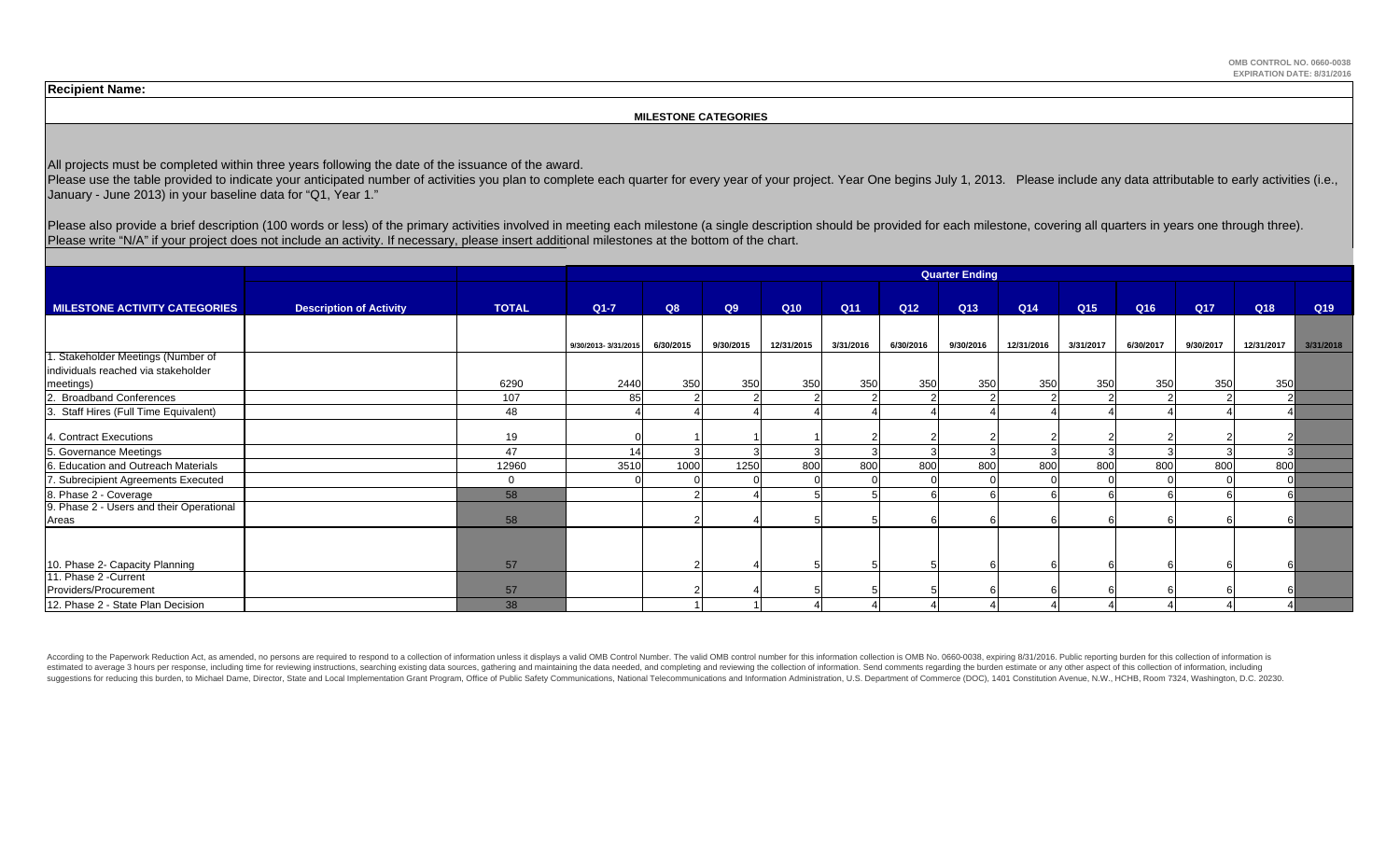**OMB CONTROL NO. 0660-0038EXPIRATION DATE: 8/31/2016**

|  |  |  | <b>Recipient Name:</b> |
|--|--|--|------------------------|
|--|--|--|------------------------|

 **Cost Class Category Federal Expenditures**

| The completion of your project budget (federal funds) should be reported in the quarter you are anticipating expending the funds. Year One begins July 1, 2013. Please include any data attributable to early activities (i.e. |                |                   |                       |             |                           |                                          |                 |                                              |                  |                 |              |                 |                                                             |                 |  |  |
|--------------------------------------------------------------------------------------------------------------------------------------------------------------------------------------------------------------------------------|----------------|-------------------|-----------------------|-------------|---------------------------|------------------------------------------|-----------------|----------------------------------------------|------------------|-----------------|--------------|-----------------|-------------------------------------------------------------|-----------------|--|--|
|                                                                                                                                                                                                                                | <b>TOTAL</b>   |                   | <b>Quarter Ending</b> |             |                           |                                          |                 |                                              |                  |                 |              |                 |                                                             |                 |  |  |
| <b>Quarterly Cost Category Expenditures</b>                                                                                                                                                                                    | <b>FEDERAL</b> | $Q1 - 7$          | Q8                    | Q9          | Q10                       | Q <sub>11</sub>                          | Q <sub>12</sub> | Q <sub>13</sub>                              | Q14              | Q <sub>15</sub> | Q16          | Q <sub>17</sub> | Q18                                                         | Q <sub>19</sub> |  |  |
|                                                                                                                                                                                                                                |                |                   |                       |             |                           |                                          |                 |                                              |                  |                 |              |                 |                                                             |                 |  |  |
|                                                                                                                                                                                                                                |                | 9/30/2013-3/31/15 | 6/30/2015             | 9/30/2015   | 12/31/2015                | 3/31/2016                                | 6/30/2016       | 9/30/2016                                    | 12/31/2016       | 3/31/2017       | 6/30/2017    | 9/30/2017       | 12/31/2017                                                  | 3/31/2018       |  |  |
| a. Personnnel                                                                                                                                                                                                                  | \$1,068,722.00 | \$219,608.84      | \$296,802.00          |             | \$373,994.00 \$451,186.00 | \$528,378.00                             | \$605,570.00    | \$682,762.00                                 | \$759,954.00     | \$837,146.00    | \$914,338.00 | \$991,530.00    | \$1.068.722.00                                              |                 |  |  |
| b. Fringe Benefits                                                                                                                                                                                                             | \$326,608.00   | \$59,011.71       | \$83,338.00           | \$107,665.0 | \$131,992.0               | \$156,319.00                             | \$180,646,00    | \$204,973.0                                  | \$229,300.00     | \$253,627.00    | \$277,954.00 | \$302,281.00    | \$326,608.00                                                |                 |  |  |
| c. Travel                                                                                                                                                                                                                      | \$237,154.00   | \$47,176.21       | \$64,200.00           | \$83,938,00 | \$100,962.00              | \$117,986.00                             | \$135,010,00    | \$152,034,00                                 | \$169,058,00     | \$186,082.00    | \$203,106.00 | \$220,130.00    | \$237,154.00                                                |                 |  |  |
| d. Equipment                                                                                                                                                                                                                   | \$0.00         | \$0.00            | \$0.00                | \$0.00      | \$0.00                    | \$0.00                                   | \$0.00          | \$0.00                                       | \$0.00           | \$0.00          | \$0.00       | \$0.00          | \$0.00                                                      |                 |  |  |
| e. Supplies                                                                                                                                                                                                                    | \$37,444.00    | \$15,938.44       | \$15,938.44           | \$18,938.00 | \$20,438,00               | \$21,938.00                              | \$21,938,00     | \$26,938.00                                  | \$28,438,00      | \$28,438.0      | \$31,438,00  | \$32,234.00     | \$37,444.00                                                 |                 |  |  |
| f. Contractual                                                                                                                                                                                                                 | \$761,014.00   | \$0.00            | \$0.00                | \$85,000.00 | \$235,000.00              | \$316,750.00                             | \$391,750.00    | \$480,750.00                                 | \$530,750.00     | \$595,750.00    | \$645,750.00 | \$745,750.00    | \$761,014.00                                                |                 |  |  |
| g. Construction                                                                                                                                                                                                                | \$0.00         | \$0.00            | \$0.00                | \$0.00      | \$0.00                    | \$0.00                                   | \$0.00          | \$0.00                                       | \$0.00           | \$0.0           | \$0.00       | \$0.00          | \$0.00                                                      |                 |  |  |
| h. Other                                                                                                                                                                                                                       | \$70,047.00    | \$204.06          | \$6,700.00            | \$13,196.00 | \$19,692.0                | \$26,188,00                              | \$32,684.00     | \$39,180.0                                   | \$45,676.00      | \$52,172.00     | \$58,668.00  | \$65,164.00     | \$70,047.00                                                 |                 |  |  |
| i. Total Direct Charges (sum of a-h)                                                                                                                                                                                           | \$2,500,989.00 | \$341,939.26      | \$466,978.44          |             |                           | \$682,731.00 \$959,270.00 \$1,167,559.00 | \$1,367,598.00  | \$1,586,637.00                               | 0 \$1,763,176.00 |                 |              |                 | \$1,953,215.00 \$2,131,254.00 \$2,357,089.00 \$2,500,989.00 |                 |  |  |
| j. Indirect Charges                                                                                                                                                                                                            | \$0.00         | \$0.00            | \$0.00                | \$0.00      | \$0.00                    | \$0.00                                   | \$0.00          | \$0.00                                       | \$0.00           | \$0.00          | \$0.00       | \$0.00          | \$0.00                                                      |                 |  |  |
| k. TOTAL (sum i and j)                                                                                                                                                                                                         | \$2,500,989.00 | \$341,939.26      | \$466,978.44          |             |                           | \$682,731.00 \$959,270.00 \$1,167,559.00 |                 | \$1,367,598.00 \$1,586,637.00 \$1,763,176.00 |                  |                 |              |                 | \$1,953,215.00 \$2,131,254.00 \$2,357,089.00 \$2,500,989.00 |                 |  |  |

| <b>Cost Class Category Non-Federal Expenditures</b>                                                                                                                                                                                        |              |                     |                       |           |                           |              |                 |                 |                 |                 |                 |                 |              |                 |
|--------------------------------------------------------------------------------------------------------------------------------------------------------------------------------------------------------------------------------------------|--------------|---------------------|-----------------------|-----------|---------------------------|--------------|-----------------|-----------------|-----------------|-----------------|-----------------|-----------------|--------------|-----------------|
| The completion of your project budget (non-federal, matching funds) should be reported in the quarter you are anticipating expending the funds. Year One begins July 1, 2013. Please include any data attributable to early ac<br>Year 1." |              |                     |                       |           |                           |              |                 |                 |                 |                 |                 |                 |              |                 |
|                                                                                                                                                                                                                                            | <b>TOTAL</b> |                     | <b>Quarter Ending</b> |           |                           |              |                 |                 |                 |                 |                 |                 |              |                 |
| Quarterly Cost Category Expenditures NON-FEDERAL                                                                                                                                                                                           |              | $Q1 - 7$            | Q8                    | Q9        | Q10                       | Q11          | Q <sub>12</sub> | Q <sub>13</sub> | Q <sub>14</sub> | Q <sub>15</sub> | Q <sub>16</sub> | Q <sub>17</sub> | Q18          | Q <sub>19</sub> |
|                                                                                                                                                                                                                                            |              |                     |                       |           |                           |              |                 |                 |                 |                 |                 |                 |              |                 |
|                                                                                                                                                                                                                                            |              | 9/30/2013-3/31/2015 | 6/30/2015             | 9/30/2015 | 12/31/2015                | 3/31/2016    | 6/30/2016       | 9/30/2016       | 12/31/2016      | 3/31/2017       | 6/30/2017       | 9/30/2017       | 12/31/2017   | 3/31/2018       |
| a. Personnnel                                                                                                                                                                                                                              | \$0.00       | \$0.00              | \$0.00                | \$0.00    | \$0.00                    | \$0.00       | \$0.00          | \$0.00          | \$0.00          | \$0.00          | \$0.00          | \$0.00          | \$0.00       |                 |
| b. Fringe Benefits                                                                                                                                                                                                                         | \$0.00       | \$0.00              | \$0.00                | \$0.00    | \$0.00                    | \$0.00       | \$0.00          | \$0.00          | \$0.00          | \$0.00          | \$0.00          | \$0.00          | \$0.00       |                 |
| c. Travel                                                                                                                                                                                                                                  | \$0.00       | \$0.00              | \$0.00                | \$0.00    | \$0.00                    | \$0.00       | \$0.00          | \$0.00          | \$0.00          | \$0.00          | \$0.00          | \$0.00          | \$0.00       |                 |
| d. Equipment                                                                                                                                                                                                                               | \$0.00       | \$0.00              | \$0.00                | \$0.00    | \$0.00                    | \$0.00       | \$0.00          | \$0.00          | \$0.00          | \$0.00          | \$0.00          | \$0.00          | \$0.00       |                 |
| e. Supplies                                                                                                                                                                                                                                | \$0.00       | \$0.00              | \$0.00                | \$0.00    | \$0.00                    | \$0.00       | \$0.00          | \$0.00          | \$0.00          | \$0.00          | \$0.00          | \$0.00          | \$0.00       |                 |
| . Contractual                                                                                                                                                                                                                              | \$0.00       | \$0.00              | \$0.00                | \$0.00    | \$0.00                    | \$0.00       | \$0.00          | \$0.00          | \$0.00          | \$0.00          | \$0.00          | \$0.00          | \$0.00       |                 |
| g. Construction                                                                                                                                                                                                                            | \$0.00       | \$0.00              | \$0.00                | \$0.00    | \$0.00                    | \$0.00       | \$0.00          | \$0.00          | \$0.00          | \$0.00          | \$0.00          | \$0.00          | \$0.00       |                 |
| า. Other                                                                                                                                                                                                                                   | \$625,247.00 | \$93,836.64         | \$142,146.00          |           | \$190,456.00 \$238,766.00 | \$287,076,00 | \$335,386.00    | \$383,696.00    | \$432,006.00    | \$480,316.00    | \$528,626.00    | \$576,936.00    | \$625,247.00 |                 |
| i. Total Direct Charges (sum of a-h)                                                                                                                                                                                                       | \$625,247.00 | \$93,836.64         | \$142,146.00          |           | \$190,456.00 \$238,766.00 | \$287,076.00 | \$335,386.00    | \$383,696.00    | \$432,006.00    | \$480,316.00    | \$528,626.00    | \$576,936.00    | \$625,247.00 |                 |
| . Indirect Charges                                                                                                                                                                                                                         | \$0.00       | \$0.00              | \$0.00                | \$0.00    | \$0.00                    | \$0.00       | \$0.00          | \$0.00          | \$0.00          | \$0.00          | \$0.00          | \$0.00          | \$0.00       |                 |
| k. TOTAL (sum i and j)                                                                                                                                                                                                                     | \$625,247.00 | \$93,836.64         | \$142,146.00          |           | \$190,456.00 \$238,766.00 | \$287,076.00 | \$335,386.00    | \$383,696.00    | \$432,006.00    | \$480,316.00    | \$528,626.00    | \$576,936.00    | \$625,247.00 |                 |

According to the Paperwork Reduction Act, as amended, no persons are required to respond to a collection of information unless it displays a valid OMB Control Number. The valid OMB control number for this information colle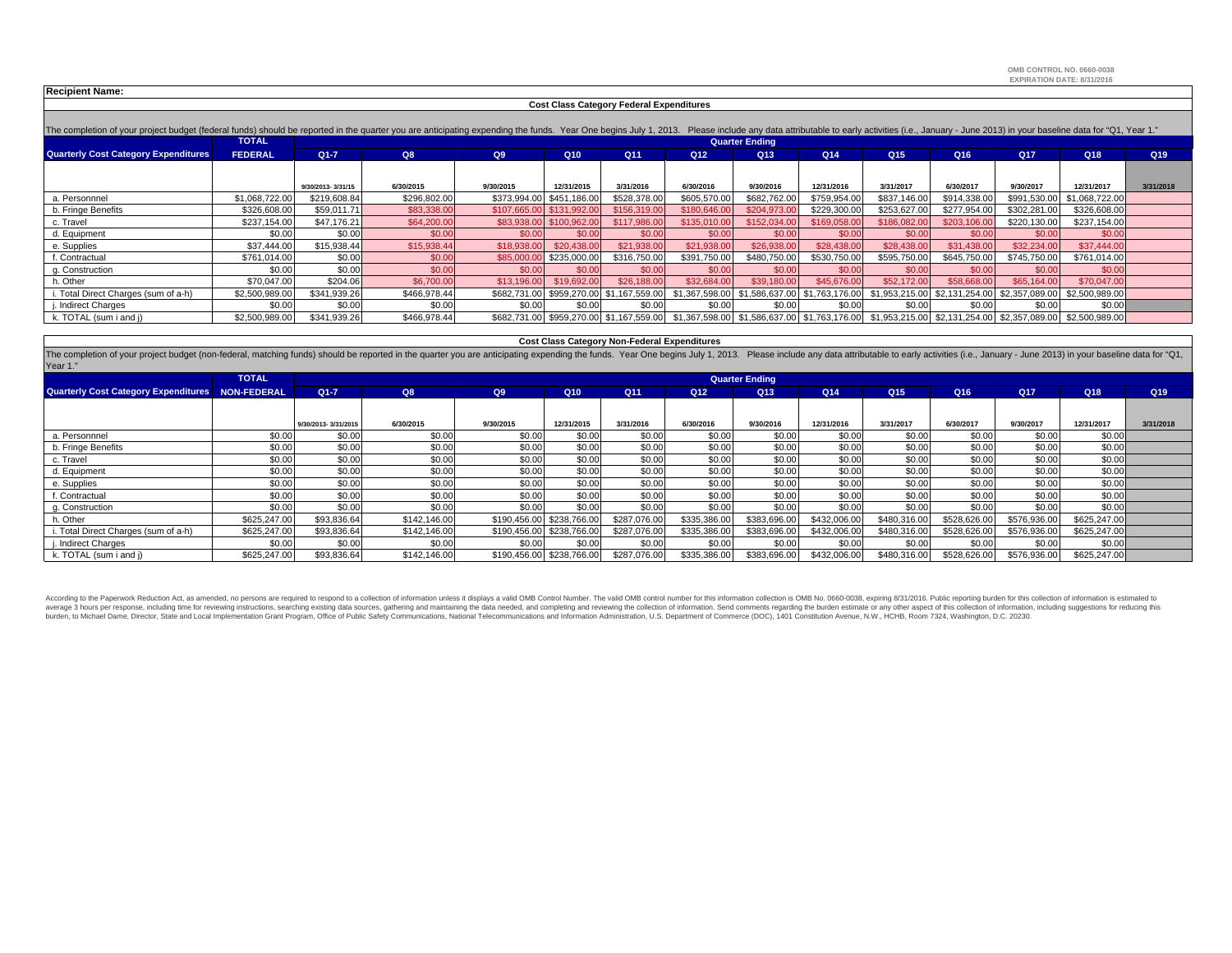## **State and Local Implementation Grant Program (SLIGP) Supplemental Application Narrative**

## **14. Phase Two Funding**

*Describe the activities that you expect to undertake with the Phase 2 funding when it is made available to the State, Territory, or District.* 

The FirstNet Colorado (FNC) team intends to focus the Phase 2 funding in two primary areas:

- 1. Data Collection and Analysis: The Phase 2 funding will be used to collect and analyze public safety user data as instructed by the FirstNet in early 2015. This will include the
	- a. Development and implementation of survey tools to identify all potential public safety users and their current data usage, identify potential future users, determine the current level of pricing related to data usage, application usage, service contract elements, and barriers to adoption of data. These surveys will then be disseminated to local jurisdictions through both face-to-face and web-based sessions for completion.
	- b. Develop Colorado's desired coverage objective map based on the initial maps provided by FirstNet. This will involve compiling various data elements for review with local responders and GIS specialists to identify key areas of need for first responders taking into account the initial objective map provided by FirstNet.
	- c. Work with public safety stakeholders to identify specific usage profiles that inform and represent uses cases within various disciplines (Law, Fire, EMS), jurisdictional areas (counties, cities, special districts, statewide) and specific event types (e.g., active shooter, wildfire, large urban events).
	- d. Analyze and respond to FirstNet notices, comments and draft RFP.
	- e. Develop the procedure for making a statewide decision on the state plan that will be presented to the Governor from FirstNet.
	- f. Training: FNC intends to develop various training courses that will assist us in starting to get Colorado public safety personnel familiar with the technology and prepare for the ultimate transition.

For all of these activities the costs will be a combination of internal personnel expenses (salary and benefits) as well as third-party contractual assistance. FNC

According to the Paperwork Reduction Act, as amended, no persons are required to respond to a collection of information unless it displays a valid OMB Control Number. The valid OMB control number for this information collection is OMB No. 0660-0038, expiring 7/31/2013. Public reporting burden for this collection of information is estimated to average 10 hours per response, including time for reviewing instructions, searching existing data sources, gathering and maintaining the data needed, and completing and reviewing the collection of information. Send comments regarding the burden estimate or any other aspect of this collection of information, including suggestions for reducing this burden, to Michael E. Dame, Director, State and Local Implementation Grant Program, Office of Public Safety Communications, National Telecommunications and Information Administration, U.S. Department of Commerce (DOC), 1401 Constitution Avenue, N.W., HCHB, Room 7324, Washington, D.C. 20230.